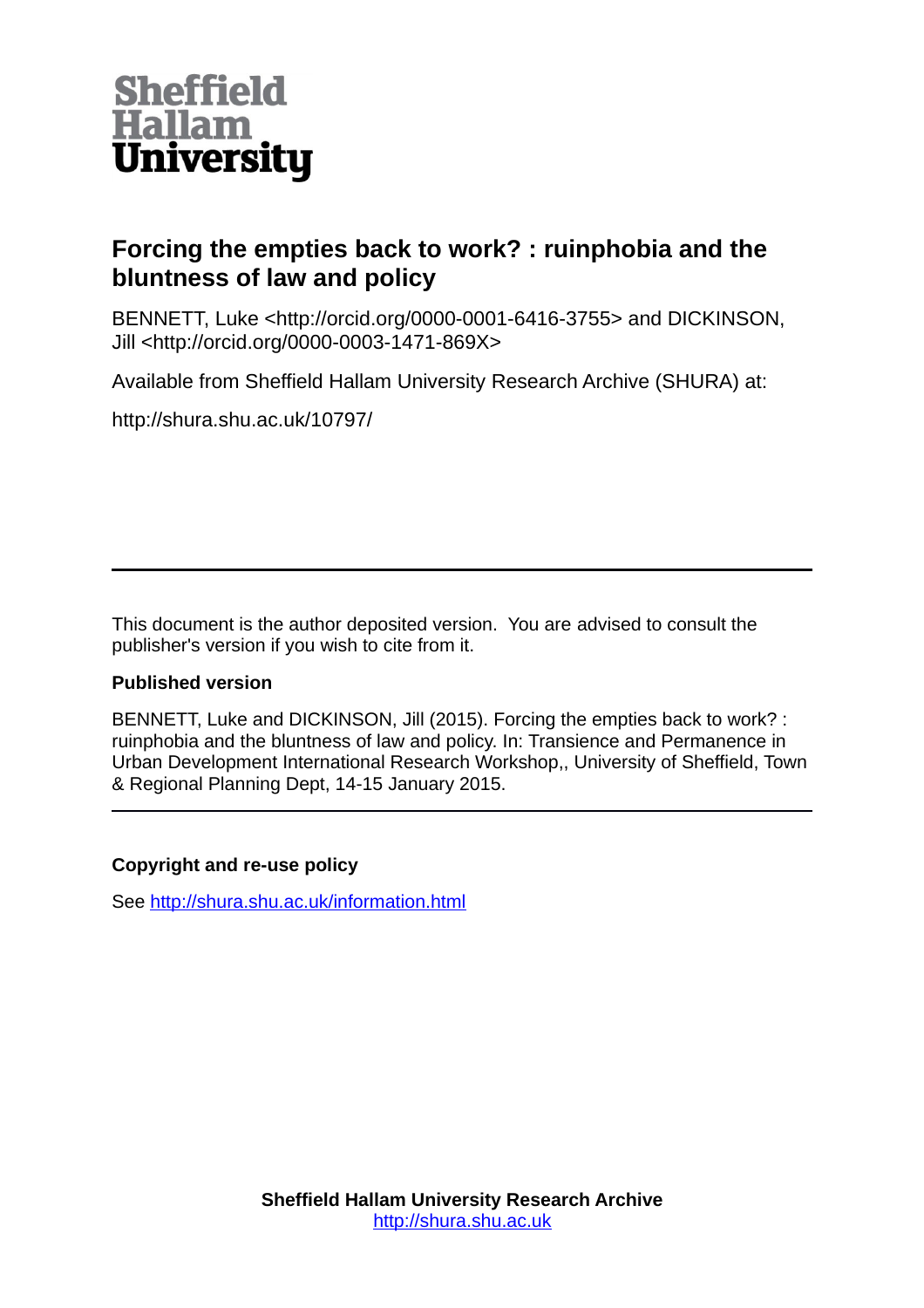# **Forcing the empties back to work?** *Ruinphobia and the bluntness of law and policy*

*Luke Bennett, Department of the Natural & Built Environment, Sheffield Hallam University [l.e.bennett@shu.ac.uk](mailto:l.e.bennett@shu.ac.uk)*

*Jill Dickinson, Department of Law & Criminology, Sheffield Hallam University [Jill.dickinson@shu.ac.uk](mailto:Jill.dickinson@shu.ac.uk)*

**A paper presented to the** *Transience and Permanence in Urban Development* **workshop, January 2015 at the University of Sheffield.**

#### **Introduction<sup>1</sup>**

1

*"There should be no such thing as waste land"* Sir Dudley Stamp<sup>2</sup>

Any discussion of transience and permanence in urban development engages deeply embedded cultural assumptions about utility and progress in the built environment. We wish to draw these assumptions out into the open, and to do so by examining the origins and features of an embedded anti-ruination reflex in urban law and policy. In this paper we explore some of the ways in which these deep assumptions manifest themselves and also offer up some thoughts on how well law and policy's tools fare in their resulting campaigning against emptiness and degeneration.

We start by considering the connotations of 'ruins' – a physical and symbolic state of affairs that is emblematic of the 'badness' of dis-use, and the withdrawal of human care and concern for structures and communities which they frame and enable. As we will see, the ruin is the dark image in the mind of some (whilst also the beguiling prospect of others). Whilst we might instinctively think of ruins as crumbling castles or the meagre masonry of archaeological remains, the 'ruin' label has also been applied recently to the empty shops, part built housing estates, abandoned building sites and redundant factories and office blocks that we might walk past daily in any UK town or city. These, it is said, are the "New Ruins"<sup>3</sup>.

#### *Ruinphilia and ruinphobia***: why law is trying to force empties back to work**

This paper has its origins in the first author's research into the valorisation of contemporary ruins by certain groups: principally so called 'urban explorers', scavengers for scrap metal and urban aesthetes of a certain type who find a beauty in scenes of dereliction, ruin and emptiness. We are said<sup>4</sup> to be near the crest of a recurrent cultural cycle in which ruins from time to time erupt into

 $1$  In case the reader is wondering – the surfeit of footnotes is intentional, the aim being to juxtapose a main text and its relatively tidy synoptic formulation of ruinphobia as a cultural impulse, with its alien alter-ego, the mess and complexity of the array of law and policy measures that in aggregate articulate that aversion to ruination.

<sup>2</sup> Quoted in Barr, J. (1969) *Derelict Land*, Pelican: Harmondsworth, page 19.

<sup>3</sup> For example by Hatherley (2011) *A Guide to The New Ruins of Great Britain*, Verso: London.

<sup>4</sup> By Bradley Garrett, in Garrett, B.L. (2010) 'Review – "Ruins of Modernity" by Hell and Schönle', *Environment & Planning D: Society & Space*, **29** 378-379 at page 378.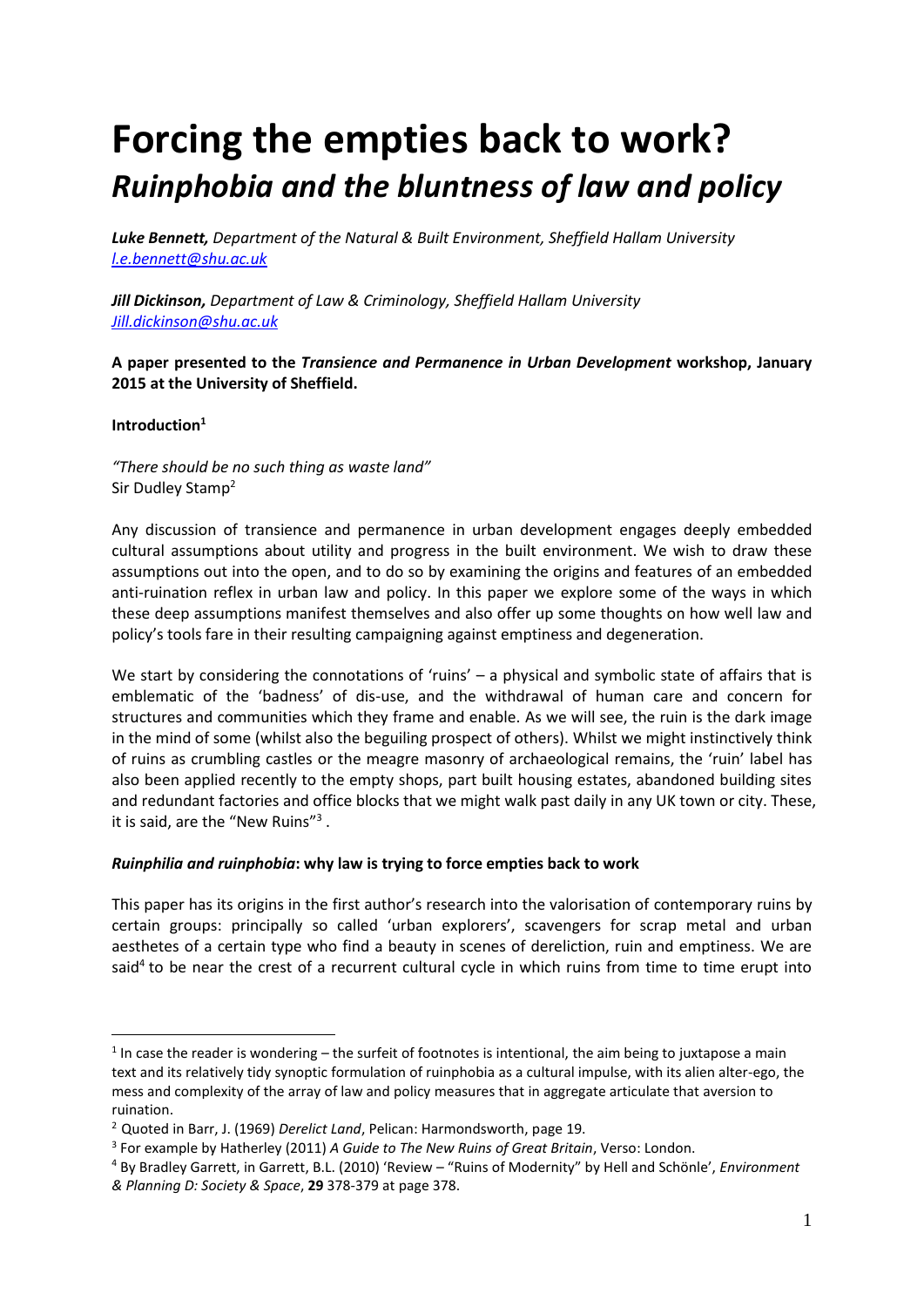public consciousness and – to a degree – become fetishized there, as an object of sublime fascination<sup>5</sup>. This cultural 'moment' was recently typified by Tate Modern's Ruin Lust exhibition<sup>6</sup>.

There is however now, something of a turn away from 'ruin porn'<sup>7</sup> , certain prominent ruin-lovers have recently announced themselves to be 'no longer' fascinated by ruins, and have been dismissive of those still working in this area<sup>8</sup>. In short, ruinphilia has culturally overheated, and angry Detroit residents (the Mecca for urban explorers) now wear T-Shirts ridiculing their city's desolation tourists<sup>9</sup>. There has also been a backlash from scholars working in critical urbanism and political economy (take for example the special issue of the *International Journal of Urban and Regional Research* in early 2014) who argue that contemporary processes of disuse and urban centre 'failure' must be seen in their socio-economic context, as by-products of the incessant flows of investment finance and the structural deformities of capitalism, rather than accepted and celebrated through a Romantic aesthetic lense<sup>10</sup>. Thus, they argue, "what is needed within academic contributions to the ruinology literature is deeper understanding and articulation of the wider contexts within which ruination occurs"<sup>11</sup> .

With this debate in mind the first author presented a paper at a humanities dominated ruinology conference in the Spring of 2014<sup>12</sup>, arguing that in all of the talk of ruinphilia, something far more potent was being overlooked, that of an embedded *ruinphobia* – an aversion to ruins – buried at the heart of urban law and policy and their related commercial and civic drivers. Law and policy are also a cultural milieu, but – unlike art and aesthetics – are areas which few scholars working in ruinology have any acquaintance with<sup>13</sup>. Accordingly ruinphobia has received scant attention in ruin scholarship to date.

This paper therefore calls for a comprehensive analysis of the anti-ruin (and pro-utilisation) agenda that operates at the heart of urban policy, and of its expression in applicable legal concepts and practices.

Culturally we have a love-hate relationship with ruins. But mostly – for all the current talk of 'ruin lust' – our relationship is more hate than love. Yes, we can point to ruin-love at the heart of

<sup>&</sup>lt;sup>5</sup> See for example the recurrent co-option of urban exploration photography of abandoned buildings that is paraded on a regular basis in the Daily Main, with an odd mix of fascination, schadenfreude, repulsion and nostalgia.

<sup>&</sup>lt;sup>6</sup> 4<sup>th</sup> March – 18 May 2014:<http://www.tate.org.uk/whats-on/tate-britain/exhibition/ruin-lust>

<sup>7</sup> See for example, Strangleman, T. (2013) '"Smokestack Nostalgia", "Ruin Porn" or Working Class Obituary: the role and meaning of deindustrialised representation', *International Labour and Working Class History,* **84**, 23- 37; and Mullins, P. (2012) 'The Politics and Archaeology of "Ruin Porn"', *Archaeology and Material Culture* blog essay at[: http://paulmullins.wordpress.com/2012/08/19/the-politics-and-archaeology-of-ruin-porn/](http://paulmullins.wordpress.com/2012/08/19/the-politics-and-archaeology-of-ruin-porn/)

<sup>8</sup> For example Edensor, T. (2005) *Industrial Ruins: space, aesthetics and* materiality, Berg: Oxford; Garrett, B.L. (2011) 'Assaying history: creating temporal junctions through urban exploration' *Environment & Planning D: Society & Space*, **29**(6) 1048-1067.

<sup>&</sup>lt;sup>9</sup> See [http://www.loveittodeathapparel.com/product/ruin-porn-shirt.](http://www.loveittodeathapparel.com/product/ruin-porn-shirt) For an account of Detroit's resurrectionists; see also<http://www.bbc.co.uk/news/magazine-22803975>

 $10$  To be fair to the ruinphiles, their aesthetically inclined engagement with the ruins of the early 21st century has not been entirely devoid of political critique, with – for example - Hatherley's 2011 study of the aspirations, architecture and places characteristic of the New Labour era and its 'new ruins'*.*

<sup>11</sup> Martin, D. (2014) 'Towards a Political Understanding of New Ruins', *International Journal of Urban and Regional Research*, **38**(3) 1037-1046 at page 1037.

<sup>12</sup> *'Big Ruins: The Aesthetics and Politics of Supersized Decay'*, University of Manchester, 14 May 2014: [http://www.criticalheritagestudies.gu.se/digitalAssets/1479/1479930\\_cidral-conference.pdf](http://www.criticalheritagestudies.gu.se/digitalAssets/1479/1479930_cidral-conference.pdf)

<sup>&</sup>lt;sup>13</sup> See for example the recent review of the field by DeSilvey, C. & Edensor, T. (2013) 'Reckoning With Ruins', *Progress in Human Geography*, **37**(4), 465-485.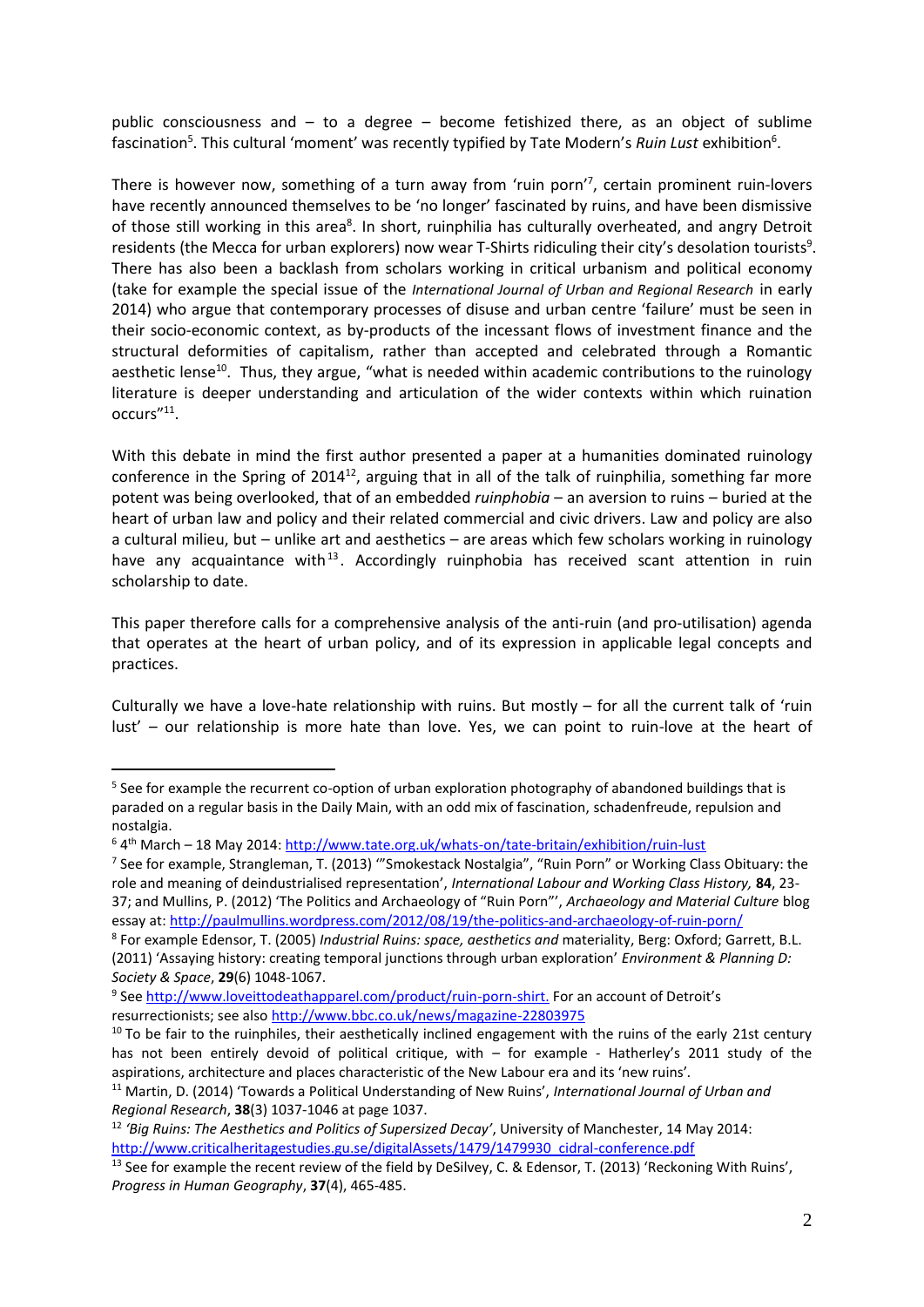Enlightenment culture, but that infatuation with classical ruins – the trope of the much vaunted tumble of stones on the skyline – is the exception rather than the rule.

Ruination is actually regarded in most gazes<sup>14</sup> as a negative, as part of a discourse of dereliction. It is a state (and a process) to be resisted, and for a mixture of reasons that most of us, for most circumstances hold dear – order, productivity, dwelling, value, recycling, safety, infection control and crime fighting.

Within this dark image of contemporary 'failure', the ruin is figured as an agentive force, stalking the city. It is there in prevailing talk of the 'death of the highstreet'. Somehow, it is asserted that (although it is never made clear exactly how) the ruin calls to us invoking us or others to do violence to the built environment. It tantalises us with its playful possibilities and with the strange insights that an empty or decaying building can present. It invites us to disassemble the object 'building' – to see it as process and heterogeneous matter rather than a stable, a temporal fixity. It foregrounds a notion of urban-entropy, something that can be but barely kept at bay by desperately finding ways to encourage the utilisation of buildings and scrubland plots that might otherwise fall into ruination, and unleash their urban blight.

The ruin is a provocative mix of time and matter – it shows us simultaneously the longevity and the ephemeral nature of buildings. It also holds a mirror up to our relationship with their constituent matter, destabilising our perception of, and reaction to the building as a whole, and the building as an assemblage. It is also paradoxically both a lawless prospect – and yet strangely *of* the law.

To pursue these points let's dwell for a moment at the threshold of *The House of Usher*. Let us imagine that we are standing there with Edgar Allan Poe's unidentified narrator as he looks upon the bleak vista, scrutinising the building before him and searching out its sublime import:

"more narrowly the real aspect of the building. Its principal feature seemed to be that of an excessive antiquity […] yet all of this was apart from any extraordinary dilapidation. No portion of the masonry had fallen; and there appeared to be a wild inconsistency between its still perfect adaptation of parts and, the crumbling condition of the individual stones"<sup>15</sup>

But what if we re-contextualise the scene, replacing Poe's intimated ruin-lust sublime with a workaday ruinphobia? Then - perhaps - our narrator is the occupant's tax adviser, come to advise the decrepit titular owner upon demolition or a creative ruination ruse to avoid Business Rates. Perhaps he has come to disassemble the building, totting up as he looks on, how many stone blocks, lead pipes and copper cupolas the House of Usher will yield when levelled. Perhaps he has come from the local council and will shortly serve legal notice upon the owner, commanding corrective works under the Building Act 1984. Perhaps he has come from next door, alleging recourse against Usher under the common law principles of Private Nuisance, for damage sustained by his own property caused by this decaying structure. Perhaps he is a local councillor concerned about the adverse effects of this dereliction upon the amenity of the neighbourhood, and is contemplating the scene with a view to producing a report to his Council's cabinet in favour of action being ordered under Section 215 Town & Country Planning Act 1990. Perhaps he is the local crime prevention officer attending to warn the owner that the degenerating condition of his place is a magnet to crime. Perhaps he is an insurance broker, steeling his nerve before breaking the news to his client

<sup>14</sup> Used in the Foucaultian sense, as a 'way of seeing' (Berger, J. (1972) *Ways of Seeing*, BBC/Pelican: London) indicative of a particular perspective and set of power-knowledge practices.

<sup>15</sup> Allan Poe, E. (2003 [1839]) 'The Fall of the House of Usher' in *The Fall of the House of Usher and Other Writings*, Penguin Classics: London. pp. 90-110, at page 93.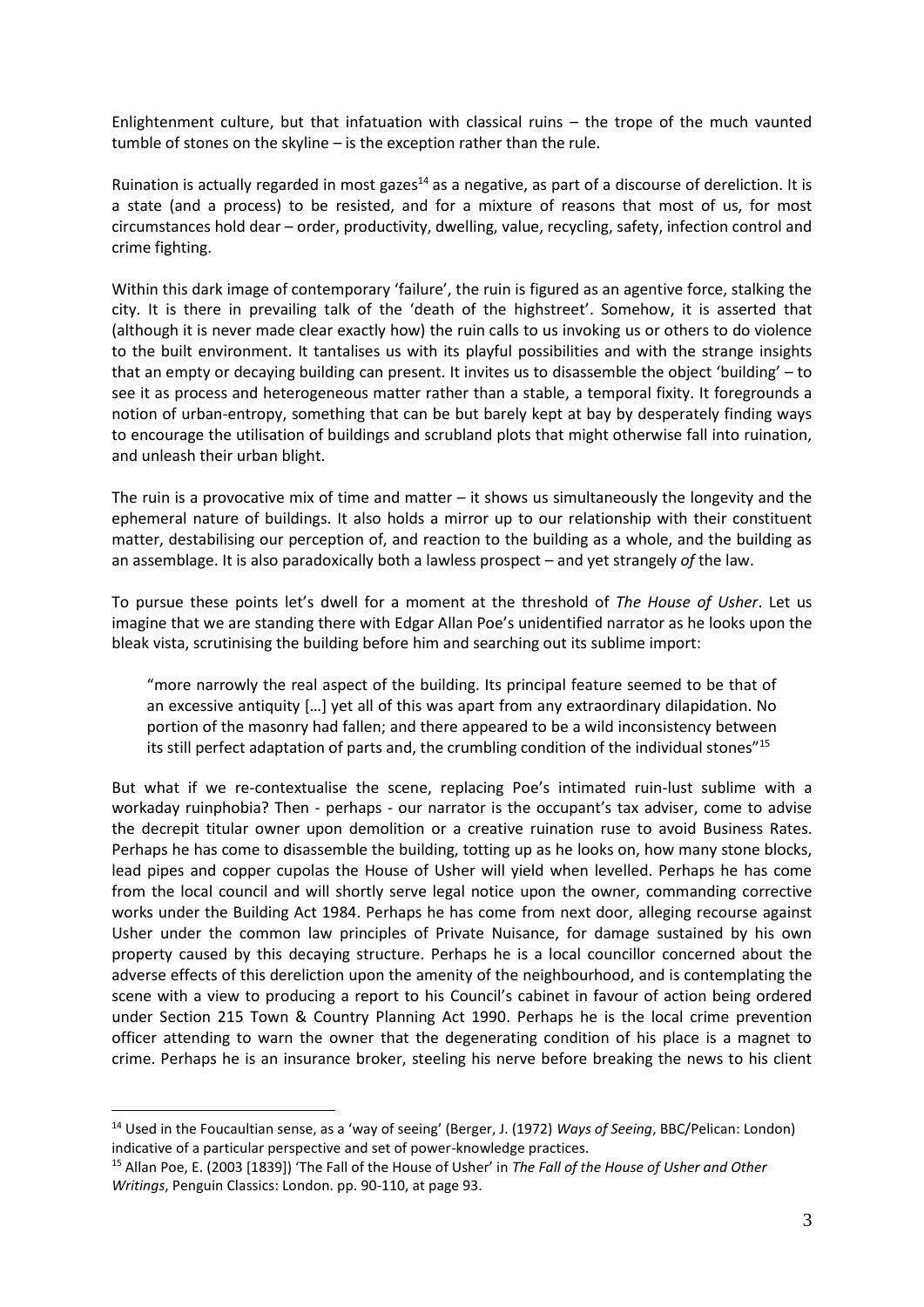that policy premiums are now prohibitively expensive, on account of the recent decline of this once stately house.

*The Fall of the House of Usher* is fiction, it is just a story. It is presented as an entertainment – predicated on the assumption that there is a willing audience for tales that summon the prospect of standing, contemplating the degeneration of a ruinous building, and getting some unsettling thrill from vicariously doing so, whilst reading the story in the safety of our own warm, cosy and familiar homes. But, much as we might enjoy TV crime shows and their grizzly exceptionality, we do so only from a safe distance: we only want ruination in controllable amounts<sup>16</sup>, too much or its occurrence at a time and place not of our choosing is cause for a different type of unsettling – one that calls for action, intervention and eradication of the ruin.

In the next portion of this paper the reader will notice a sudden lurch of terminology, for 'ruin' is a phrase rarely used in the law and policy sphere that steers this anxious professional gaze. Instead talk is of 'dereliction', 'dilapidation' and 'dangerous structures'. The scale also shifts somewhat. Yes, there are legal powers and policy drivers that target individual – building-level – ruins, but often those interventions are triggered by the ruin's relationship with its surrounding environment. Thus, it is often that the ruin is out of keeping with its surroundings that is the determinative factor, unless it is in danger of falling down, in which case then what matters is its proximity to humans (if any). Thus, the ruin is a *negative*, and we mean by that not simply that it is undesirable, we also mean that it is viewed as an aberration to local order, quality, safety and neighbourhood aesthetics. It is (as Mary Douglas put it in relation to dirt) "matter out of place"<sup>17</sup>.

And furthermore, ruination (again – known in law and policy circles by a different name: 'dereliction') is seen as having contaminative properties, a contagion character which will spread within the neighbourhood if unaddressed. The local ruin thus becomes an 'eyesore', a portal for bad things to enter the neighbourhood – economic decline, falling house prices, squatters, drug dealers, vandals etc. Think of the urban simulation game *Sim City*, and the way that city blocks start to fail – domino like – when the urban rot sets in. The toleration of ruins within the urban body, is tantamount to leaving a cancerous cell untreated. Left unchecked it will infect its surroundings. The cancer will spread. The family of medicines to be applied to these urban blotches all begin with 'R': regeneration, redevelopment, reconstruction, repurposing.

We can trace some of this anxiety to public health campaigns, and the concerns that lay behind them<sup>18</sup>. The sanitation drives of the late 1800s sought to root out real infection within the body of our cities, but the anxiety runs wider. Take for instance Section 215 of the Town and Country Planning Act 1990, which gives local authorities power to order a landowner to tidy up land, if (in their view) it is in a condition which is "detrimental to the amenity of the area". This is not a publicor environmental health power, it is a power concerned with the aesthetic contagion effects that unsightly – and in particular abandoned or otherwise unworked land or buildings – may pose to the character and fortunes of its surrounding neighbourhood. It is a fear of someone concluding that dreaded assessment, *'there goes the neighbourhood!'*

<sup>&</sup>lt;sup>16</sup> For Edmund Burke, the exhilarating properties of the sublime required an ultimate safety – in our case the exceptionality or rarity of the classical ruin, rather than the ubiquity of any modern ones, for "terror is a passion which always produces delight when it does not press too close." (Burke, E. [1757] (1958) *A Philosophical Inquiry into the Origin of our Ideas of the Sublime and Beautiful*, Routledge & Kegan Paul: London, ed. Boulton, J.T.: page 42).

<sup>17</sup> Douglas, M. (2002 [1966]) *Purity and Danger: An analysis of concepts of pollution and taboo*, Routledge Classics: London at page 44.

<sup>18</sup> See for example, Wohl, A.S. (1977) *The Eternal Slum: Housing and social policy in Victorian London*, Edward Arnold: London.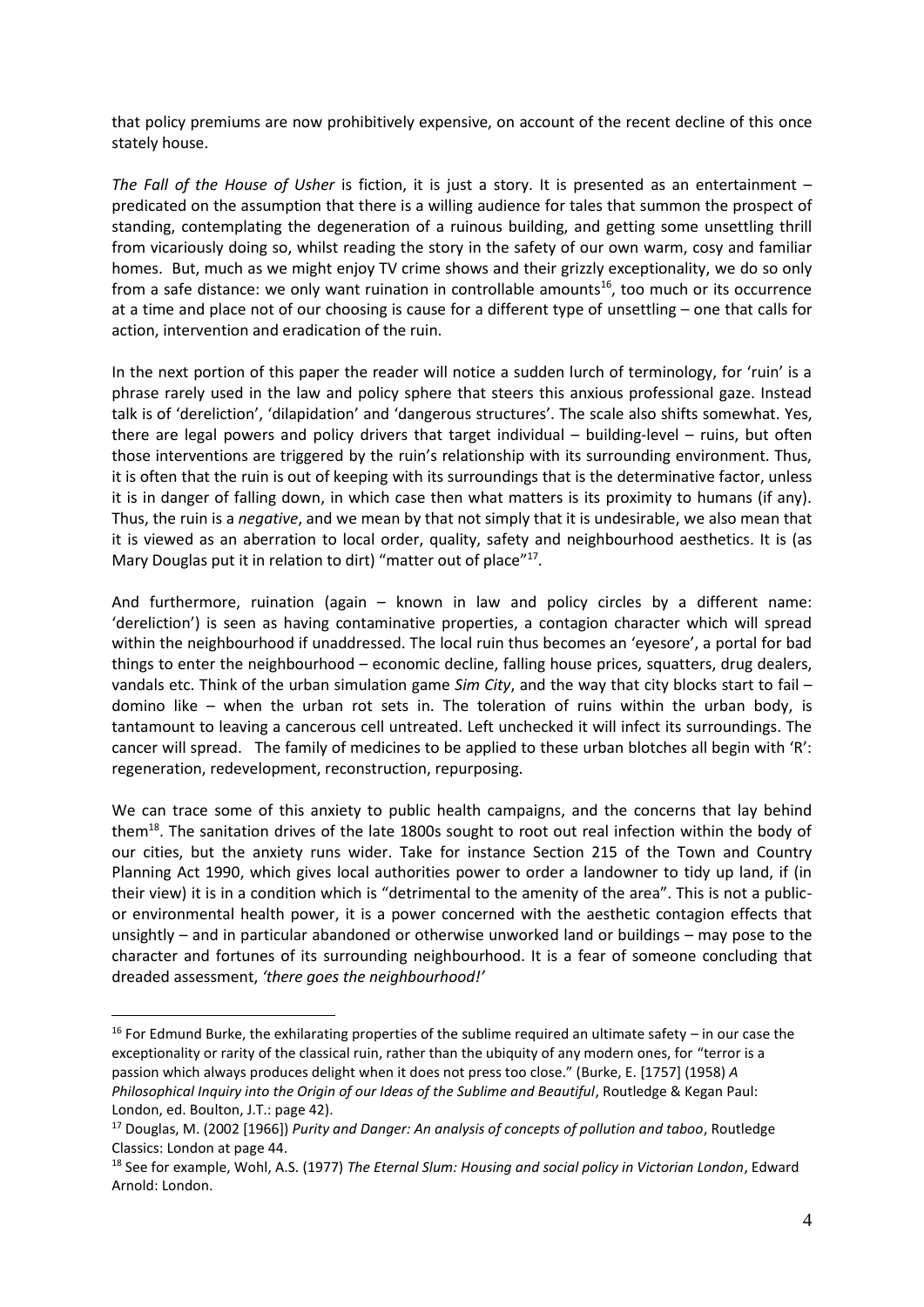Thus, we find that individual ruins are  $-$  in the municipal gaze  $-$  viewed relationally, and at a scale greater than that of the individual building or its component parts. What matters – what unsettles – is the ruin's possible contagion effect upon its surroundings. And so, we find ourselves contemplating the 'nightmare' of block, ward or city level ruination. The abandoned suburbs of Detroit, the cleared swathes of the North West of England, unproductive property excised – tumour like – to promote the health of the neighbourhood, as so called "housing market renewal"<sup>19</sup>. We find also an insistent concern to ensure that 'meanwhile spaces' uses can be found for all property, lest vacant town centre units fester and become infected with 'dereliction', spreading their socieconomic contagion into the surrounding streets.

Thus – through all this - we find ourselves gazing at ruins that are too ubiquitous to cope with; too overwhelming to be safely assimilated within an otherwise functioning Urbis: these are ruins that *threaten* us, and the policy reflex is that 'something must be done' about them.

#### **Characterising ruinphobia and its expression in law and policy**

We will now examine three features of the ruinphobic gaze and show how law and policy is woven into each aspect: the ruin as contagion, the ruin as wasted space, and the ruin as wasted matter.

#### **i) The ruin as contagion**

1

The notion of 'ruination-as-contagion', is a policy inflected fear typified in the so-called 'broken windows' theory of urban crime. Broken windows theory first appeared in a 1982 paper by James Wilson and George Kelling<sup>20</sup>. It then became increasingly influential in urban policy around the turn of this century, inspiring – amongst other things – the UK's Clean Neighbourhoods and Environment Act 2005. The theory states that maintaining the urban environment in good order, will prevent vandalism and other low level crime that would otherwise create the physical preconditions for local degeneration into greater levels of more serious crime. As Wilson and Kelling put it:

"Consider a building with a few broken windows. If the windows are not repaired, the tendency is for vandals to break a few more windows. Eventually, they may even break into the building, and if it's unoccupied, perhaps become squatters or light fires inside. Or consider a pavement. Some litter accumulates. Soon, more litter accumulates. Eventually, people even start leaving bags of refuse from take-out restaurants there or even break into cars."

In part Wilson & Kelling's argument (later developed to a book length treatment in Kelling & Coles<sup>21</sup>), drew on Oscar Newman's 1972 book *Defensible Space<sup>22</sup>*, in which he had argued influentially for a spatial attitude towards crime prevention, namely that the design and maintenance of neighbourhood spaces could reduce local crime – what would in the last decade become labelled

 $19$  The Housing Market Renewal programme ran 2002-2011. A report commissioned by the incoming coalition government in 2010 pointed to the policy's unintended consequence of wholescale demolition drives that blighted areas, locking them into decline, rather than lifting them out of it, fuelled by area-clearance targets, exhibiting "…an obsession with demolition over refurbishment…" HM Government (2010) *Housing Market Renewal 2002-2011, funding review statement*.

<sup>20</sup> Wilson, J.Q. & Kelling, G.L. (1982) 'Broken Windows: the police and neighbourhood safety', *The Atlantic*, **249** (3) 29-38.

<sup>21</sup> Kelling, G.L. & Coles, C.M. (1998) *Fixing Broken Windows: restoring order and reducing crime in our communities*, Free Press: New York.

<sup>22</sup> Newman, O. (1972) *Defensible Space: crime prevention through urban design,* Macmillan: London.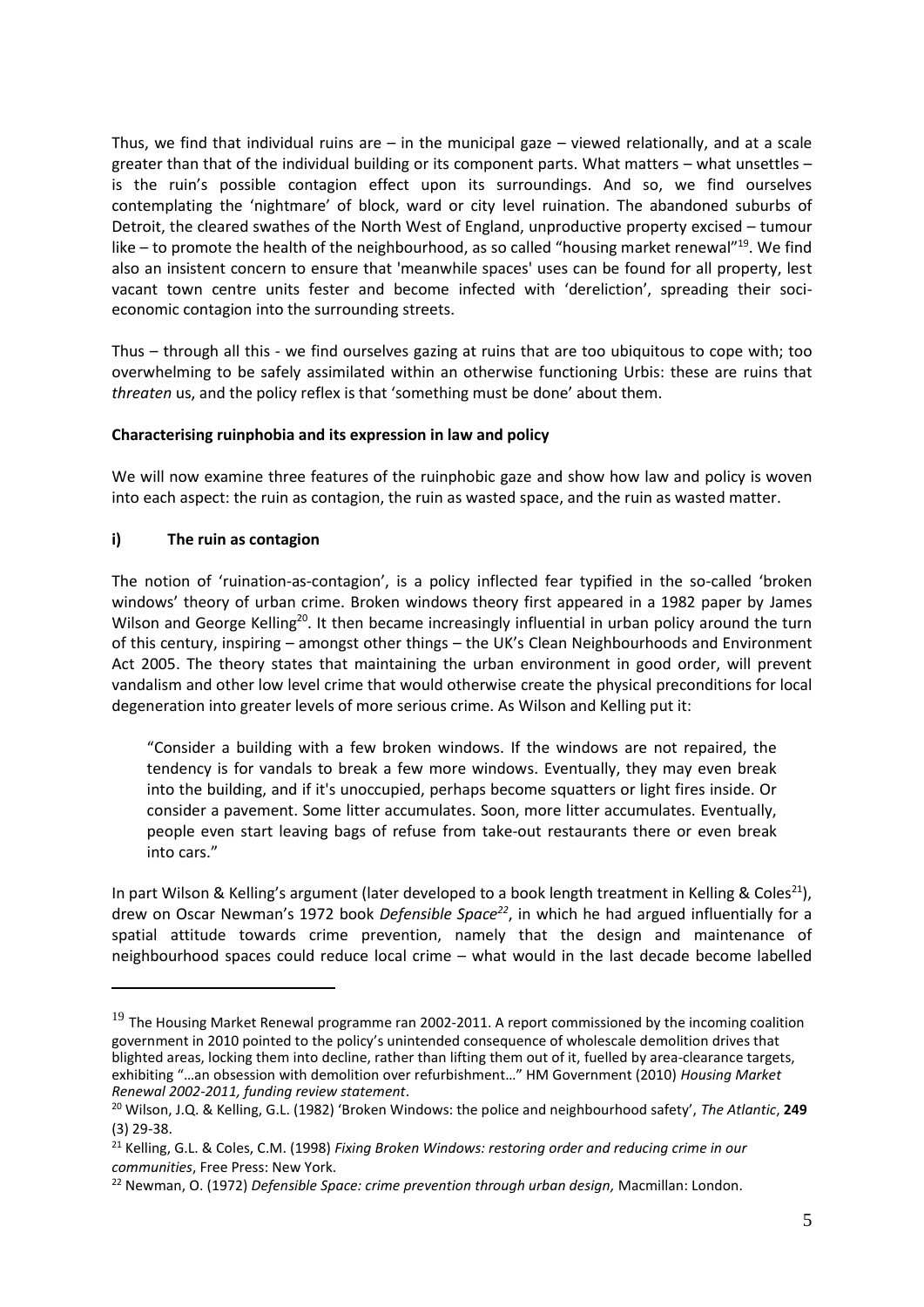'anti-social behaviour'. Thus, for these environmental criminologists, dereliction – no matter how minor – was both a signifier of a lack of concern for social order, and also a catalyst for further degeneration, unless the slide towards ruination was arrested at an early stage. By this interpretation toleration of any fraction of ruination (i.e. a broken window) is a slippery step towards community break-down and lawlessness.

The broken windows theory has increasingly been the subject of empirical critique  $-$  for example Bernard Harcourt and Jens Ludwig's five city comparative study<sup>23</sup> finding no evidence to support a clear causal link between, on the one hand, an attentiveness to arresting the early stages of ruination and targeting of petty crime, and of reduction in neighbourhood criminality. However, the 'theory' remains a powerful influence upon policy makers, and their supposition of a link between dereliction and urban crime.

#### **ii) The ruin as wasted space**

<u>.</u>

Embedded within broken windows theory is an instinctive belief that abandoned, unloved or unmaintained space will become a beacon for lawlessness. But there is a further way in which ruins 'offend' right-thinking municipal sensibilities, and this is that they represent a waste of space. This anxiety (which also shares some 'contagion' concerns, but seems to run even deeper), appears to channel a strange mix of urban aesthetics, the Protestant work ethic, foundational 17th century philosophical principles of property ownership and pragmatic anxieties about the financial stability of municipalities.

John Locke, writing in 1689 in his *Two Treatises of Government*, equated ownership with the application of labour and capital to land<sup>24</sup>. Land – and ownership of it – was 'won', title was created by effort, and in response to God's command that humans should cultivate wilderness<sup>25</sup>. Locke's principle became very influential in the development of US law (as a justification for colonial appropriate of *Terra Nullis<sup>26</sup>* via exploration, survey and enclosure), and had some (lesser) influence upon English Law where land had been handed out many centuries before pursuant to the Norman Conquest and Feudal seigneurial privileges and obligations which in turn had embodied potent assumptions about the use and upkeep of land<sup>27</sup>; something which still reverberates today in the

<sup>&</sup>lt;sup>23</sup> Harcourt, B.E. & Ludwig, J. (2006) 'Broken Windows: new evidence from New York City and a Five-City social experiment', *University of Chicago Law Review*, **73** 271- 320.

<sup>&</sup>lt;sup>24</sup> A the origins of the concept 'culture', as embodied within 'agriculture', show worked land to be rendered as released from nature, and placed into the realm of human dominium via cultivation.

 $25$  "God commanded... And hence subduing or cultivating the earth, and having dominion, we see are joined together. The one gave title to the other." And "whatsoever then he removes out of the state of nature [… ] he hath mixed his labour with, and joined it with something that is his own, and thereby makes it his property."(Locke: Chapter V).

 $26$  A legal concept ascribing no prior ownership to aboriginal lands found not to be already the subject of individuated property rights (or physical cultivation).

<sup>&</sup>lt;sup>27</sup> Feudalism entailed the conditional grant of rights to use land, these conditions embodying fealty to the grantor – for instance to a 'Lord of the manor' – such that in return for the grant, certain produce of the land (along with military service) would be provided by the recipient (a vassal). As the vassal rarely had any other income source, he thus had to cultivate the land in order to live, both to provide his own subsistence, and to satisfy the fealty terms of the grant (known as a 'fee'). The prospect of weeds, livestock or other contagion spreading from poorly maintained land to neighbour's plots led to a focus for law upon the adequacy of stewardship (which in an agricultural context presupposes active uses, for no-use of law would see it fall back into nature's 'wild' clutches).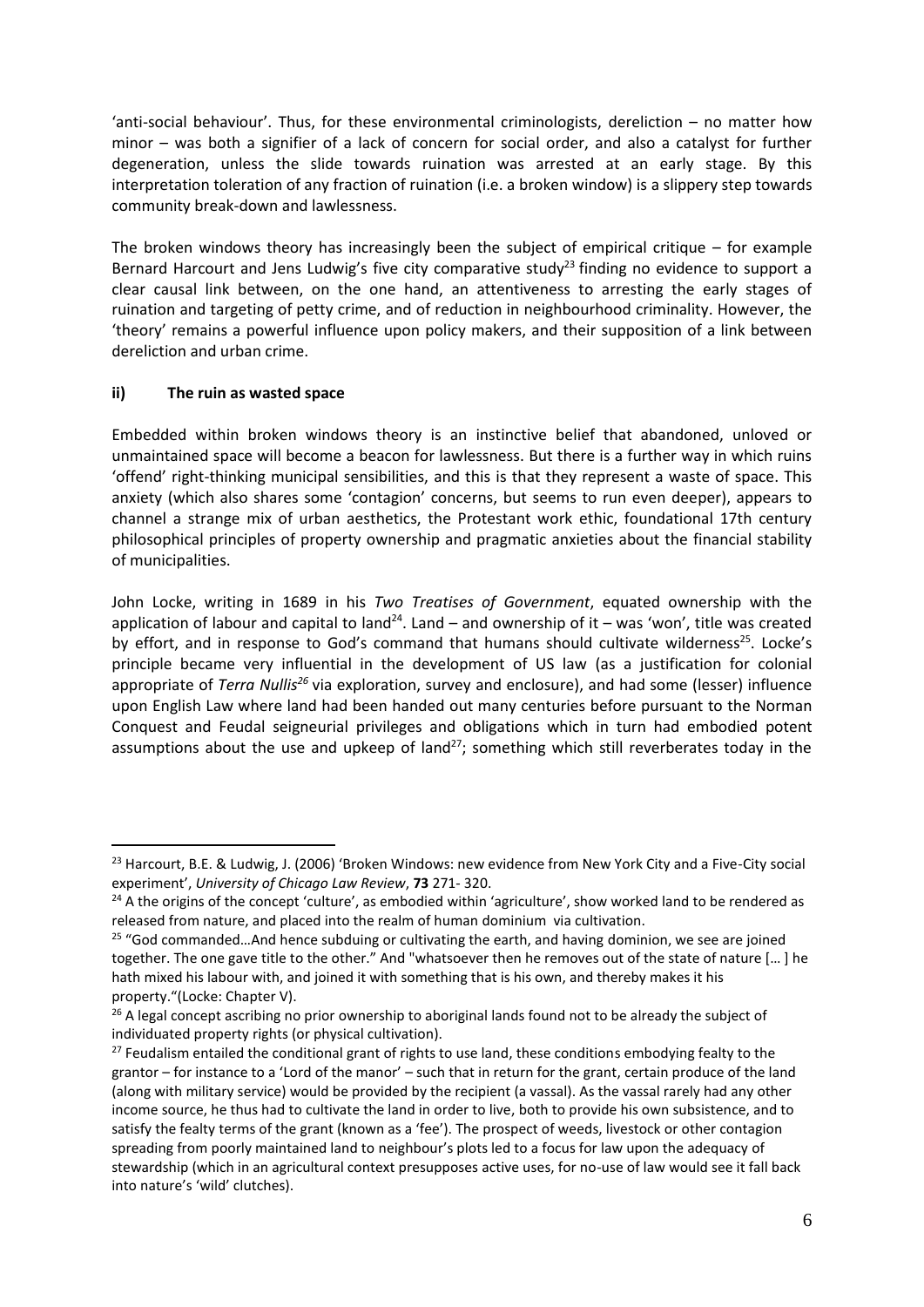tort of waste<sup>28</sup> and the notion of 'dilapidations' liability for outgoing tenants for any lack of careful stewardship to land or buildings<sup>29</sup>.

Less attention has been paid to developing Locke's argument to situations in which the 'cultivation' (here meant as any use or care that keeps nature from reasserting itself through processes of ruination) stops altogether. Neither US nor English law copes well with the ambiguity caused by the cessation of use and action upon land – but ultimately abandonment can lead (albeit in a convoluted way) to loss of ownership. Examples of this would include the doctrines of *bona vacantia* (that property for whom no owner can be identified passes by law to the Crown<sup>30</sup>), *adverse possession <sup>31</sup>* (which provides that in certain circumstances a squatter can acquire the property rights of an owner who has not actively re-asserted their ownership) and the *Crichel Down Rules* (which embody the principle that if a state body ceases its use of a property asset acquired using compulsory powers, then it must be offered back to the original owner – before selling it to anyone else).

The idea of passive, non-occupatory and essential *absent* ownership (such as we may see in the 'land banking' of derelict premises, held as investments in the hope of them becoming the scene of profitable redevelopment at some indeterminate point in the future) is something that both the law – and increasingly municipal authorities – have struggled to cope with both conceptually and politically. Indeed the prevailing climate has become distinctly frosty as far as absentee, non-utilising property owners are concerned<sup>32</sup>. This is due in part to the campaigning work of the influential charity *Empty Homes*<sup>33</sup> which since 1992 has been drawing attention to the UK's empty homes 'problem'<sup>34</sup> and lobbying for policy initiatives to encourage those homes back into beneficial use, through a mixture of 'carrot' <sup>35</sup>and 'stick'. On the stick side, local authorities now have to identify,

<sup>&</sup>lt;sup>28</sup> The principle of liability for poor stewardship goes back to the 1278 Statute of Gloucester, and has occasional modern repercussions, like for example *Mancetter Developments –v- Garmanson and Givertz* [1986] Q.B. 1212, CA.

<sup>&</sup>lt;sup>29</sup> As a contract law issue, as a breach of a tenant's standard lease covenant requiring a demised property to be kept in repair by the tenant (often with an express allowance for 'fair wear and tear' – that part of ruination that cannot be held at bay).

<sup>&</sup>lt;sup>30</sup> Principally property forming the estate of persons dying without having made a will and now have no apparent heirs, and the residual property of any company that has been dissolved (and therefore has ceased to exist).

<sup>&</sup>lt;sup>31</sup> This now requires 10 years unopposed squatting, followed by no opposition to the squatter's claim within 2 years of being notified of it (see the Sch 6, paras 1 to 5 of the Land Registration Act 2002). Prior to 2002, title would be lost simply via a squatter occupying unopposed for 12 years, the time limit for bringing a repossession claim. Adverse possession (at least pre 2002) embodied a 'use it or lose it' principle: see, for example Stake, J.E. (2000-2001) 'The Uneasy Case for Adverse Possession', *Georgetown Law Journal* **89**: 2419- 2474.

 $32$  And, as the property market has started to recover, there are signs that developers are keen to co-opt members of the public as empty premises 'spotters' as they search for refurbishment opportunities, for example [http://www.youspotproperty.com](http://www.youspotproperty.com/) which offers a promise of a £20 gift voucher for the reporting of suitable empties.

<sup>33</sup> <http://www.emptyhomes.com/>

<sup>&</sup>lt;sup>34</sup> In 2012 there were 635,000 empty homes in England (and of these 216,000 had been empty for longer than six months). Department for Communities and Local Government (2012) *Announcement – Increasing the number of available homes*, DCLG: London, 7 November. Available at:

[https://www.gov.uk/government/policies/increasing-the-number-of-available-homes/supporting](https://www.gov.uk/government/policies/increasing-the-number-of-available-homes/supporting-pages/empty-homes)[pages/empty-homes](https://www.gov.uk/government/policies/increasing-the-number-of-available-homes/supporting-pages/empty-homes)

<sup>&</sup>lt;sup>35</sup> For example, proposing a reduction in VAT on housing renovation and repair work from 20% to 5% to incentivise developers to take steps to turn 'landbanked' houses into liveable homes.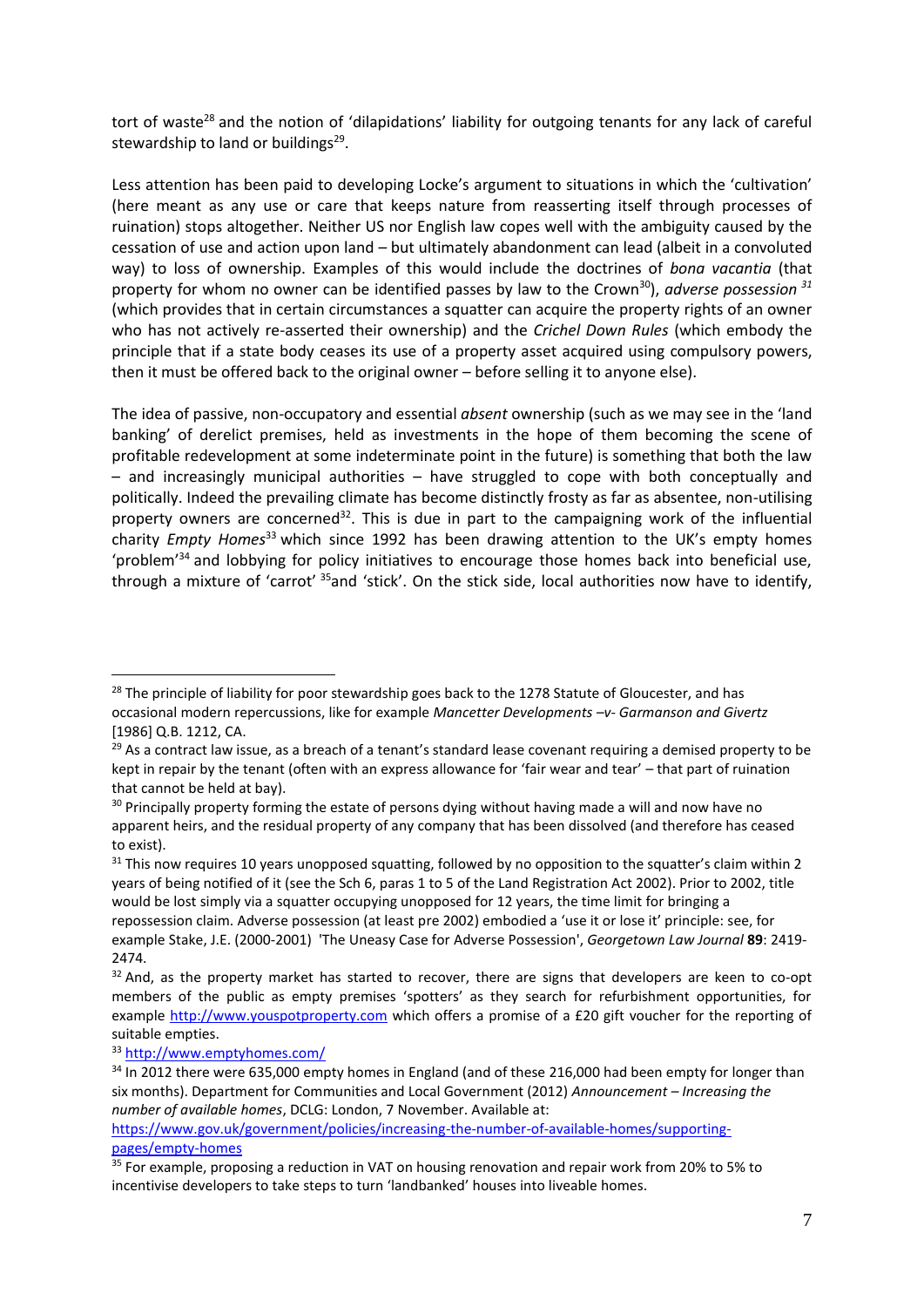record and act in response to empty dwellings<sup>36</sup>, they also have powers to require works to render derelict properties safe<sup>37</sup> and/or to make an empty property secure against entry<sup>38</sup>. Since April 2013 they have been entitled to set an 'empty homes premium' of up to 150% of the normal Council Tax charge, for substantially unfurnished homes left vacant for more than two years<sup>39</sup>. The coalition Government claim these as amongst "a range of measures to bring empty homes into use", a policy thrust which also included appointing TV personality George Clarke as its empty homes adviser<sup>40</sup> in April 2012 following his 2011 Channel 4 series on empty homes, *The Great British Property Scandal<sup>41</sup>* . Speaking of Clarke's appointment, Communities Minister Andrew Stunnell signalled his government's ruinphobia thus:

"I am delighted that George Clarke has agreed to work with us as we pull out all the stops to end the national scandal of empty homes. For every two families needing a home, there's a property standing empty – properties that, all too often attract squatters, vandalism and fly-tipping. That's why over the past year, I've made £150 million available to bring these homes back into use."42

The consensus that empties must be put back to work is fuelled by this assumption that something is wrong if these places are left idle. An empty is both a waste of the potential for a 'good' use (i.e. being part of stock of housing in use and meeting local need<sup>43</sup>) and an incitement to a 'bad' use, one which - once allowed to establish itself - will have a contagion effect, with travellers, squatters<sup>44</sup>, vandals, drug users<sup>45</sup>, ravers<sup>46</sup> moving if someone more desirable is not quickly interposed.

<sup>&</sup>lt;sup>36</sup> Ultimately having power to order them back into productive use via Empty Dwelling Management Orders issued under Part 4 of the Housing Act 2004, for properties shown to have been vacant for 2 years or more and not presently being advertised for sale or rental.

<sup>&</sup>lt;sup>37</sup> Under the Building Act 1984.

<sup>&</sup>lt;sup>38</sup> Via the Local Government (Miscellaneous Provisions) Act 1982.

<sup>&</sup>lt;sup>39</sup> In a related measure under the Finance Act 2012, the 50% Council Tax relief previously applicable for second homes was withdrawn from April 2013, leaving local authorities freedom to charge up to 100% for such properties.

<sup>40</sup> See Wilson, W. (2013) *Empty Housing - Commons Library Standard Note SN03012*, House of Commons Library: London. Available at[: http://www.parliament.uk/business/publications/research/briefing](http://www.parliament.uk/business/publications/research/briefing-papers/SN03012/empty-housing)[papers/SN03012/empty-housing](http://www.parliament.uk/business/publications/research/briefing-papers/SN03012/empty-housing)

<sup>41</sup> <http://www.channel4.com/programmes/the-great-british-property-scandal>

<sup>42</sup> Department for Communities and Local Government (2012) *Announcement - George Clarke appointed empty homes adviser,* DCLG: London, 11 April*.* Available at[: https://www.gov.uk/government/news/george](https://www.gov.uk/government/news/george-clarke-appointed-empty-homes-adviser)[clarke-appointed-empty-homes-adviser](https://www.gov.uk/government/news/george-clarke-appointed-empty-homes-adviser)

 $43$  And emptiness is increasingly a problem of affluent areas – a recent survey has shown that the London Borough of Kensington & Chelsea is 11<sup>th</sup> in a national list of local boroughs with the highest rates of empty homes. Blackpool and Bradford's empties may attain them a higher ranking in these charts, but Kensington & Chelsea's emptiness problem is a function of it being the UK's *most* affluent borough, and as such very attractive to wealthy foreign investors, buying up very expensive properties to cash in on London's soaring property values, rather than to occupy them as homes, a non-use that is now attracting the attention of H.M. Treasury, with plans being developed to curb tax incentives favouring this absenteeism. See for example Herrmann, J. (2014) 'The ghost town of the super-rich: Kensington and Chelsea's 'buy to leave' phenomenon', *Evening Standard*, 21 March. Available at[: http://www.standard.co.uk/lifestyle/london-life/the-ghost-town-of](http://www.standard.co.uk/lifestyle/london-life/the-ghost-town-of-the-superrich-kensington-and-chelseas-buytoleave-phenomenon-9207306.html)[the-superrich-kensington-and-chelseas-buytoleave-phenomenon-9207306.html.](http://www.standard.co.uk/lifestyle/london-life/the-ghost-town-of-the-superrich-kensington-and-chelseas-buytoleave-phenomenon-9207306.html)

<sup>44</sup> Squatting in residential buildings in England became a criminal offence in September 2012, under the Legal Aid, Sentencing and Punishment of Offenders Act 2012, an owner must be able to show that they live in the property or that they intend to do so in order to be able to seek police enforcement of owners' rights under this legislation. Owners of empty commercial property have been lobbying for equivalent criminalisation of squatting in commercial buildings, as they have become the increasing focus of squatters' attention since the squatting of residential buildings came into effect, see for example Powley, T. (2012) 'Squatters target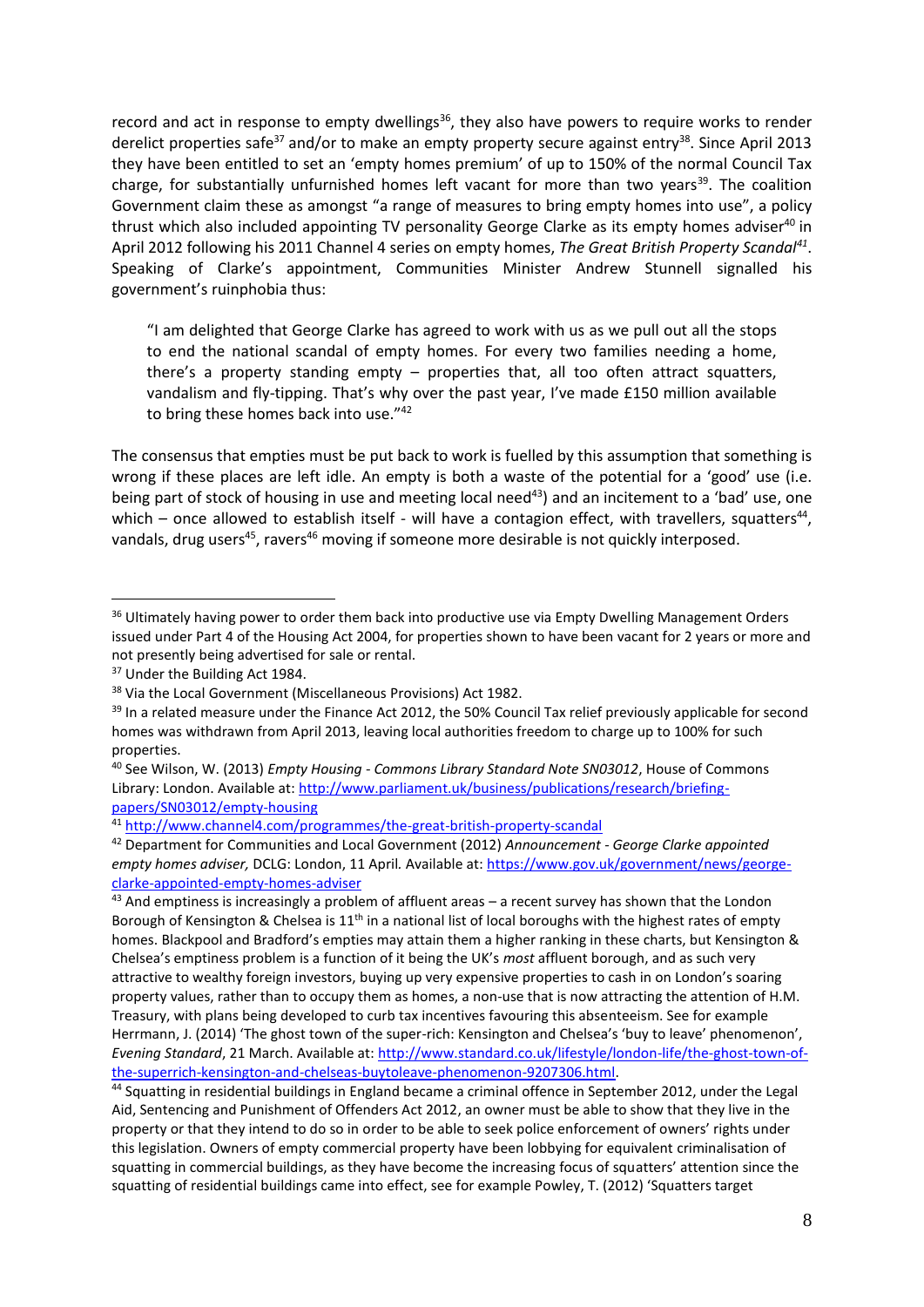There is also – at policy level – a concern that empty buildings<sup>47</sup> and inactive development plots are economically inefficient (and morally repugnant<sup>48</sup>) – for the locality (as development there would lead to an increase in jobs) and for the country as a whole (if the site was active it would contribute to national tax revenues, reduce dependence upon imports thus shoring up the UK's balance of payments and contributing towards the UK's GDP). This 'economic regeneration' agenda can be seen as the basis for many re-use encouraging law and policy initiatives throughout the last 100 years, setting up a mix of regeneration promoting public agencies<sup>49</sup>, powers of land acquisition<sup>50</sup> and financial incentives<sup>51</sup>, all with the aim of returning derelict former industrial sites to productive use.

But it is the importance of taxable occupation that perhaps is the most compelling driver of ruinphobia. As the fate of Detroit and other US cities afflicted by waves of housing foreclosures and subsequent residential abandonments has shown, there is a municipal cost to managing 'empties', and these premises do not contribute towards the municipal revenue base. Thus costs increase but incomes shrink in the face of these new ruins. A U.S. study of the costs faced by eight Ohio municipalities in 2008<sup>52</sup> identified 25,000 of vacant and abandoned properties, costing \$15 million in annual municipal stewardship and with those properties representing a lost \$49 million annual contribution towards municipal property tax revenues across those eight cities.

1

<sup>46</sup> See sections 63-67 of the Criminal Justice and Public Order Act 1994 and its powers to prevent or break up unlicensed 'raves', events that originated in empty warehouses and other late 1980s abandoned commodious structures found by the inventive - new-use finding - thinking of event promoters, and inventiveness now characteristic of cannabis farmers and their adaptation of derelict warehouses, basements, attics and so forth to drug cultivation.

<sup>47</sup> And also empty rooms *within* otherwise occupied buildings – with the so called 'bedroom tax' capping housing benefit for homes deemed to have too many bedrooms for the number of current occupants. The policy intent being to incentivise occupants to 'down-size', thereby releasing larger properties for occupancy by larger families who can 'fully' inhabit and utilise it. A claimant's housing benefit is reduced by 14% to reflect one 'spare' bedroom, and 25% for two or more. Politically controversial (particularly given the lack of linkage to the offer of alternative, 'downsizing' accommodation in the social housing sector), the policy has been defended by the Department of Work and Pensions on the grounds that "It is a fair policy that is saving the taxpayer more than £1m a day": McSmith, A. (2014) 'Bedroom tax to be abolished as coalition is rocked by Lib Dem-Labour alliance' *The Independent*, 5 September. Available at:

<http://www.independent.co.uk/news/uk/politics/coalition-rocked-by-bedroom-tax-revolt-9715640.html>

48 "Desolate, unkempt land may not be only a symptom of obsolescence, it may also be the cause of it" Ministry of Housing and Local Government (1963) *New Life for Dead Lands – derelict acres reclaimed*, HMSO: London, page 2.

commercial buildings', *The Financial Times*, 4 November. Available at: [http://www.ft.com/cms/s/0/8c5d7a00-](http://www.ft.com/cms/s/0/8c5d7a00-2510-11e2-a6aa-00144feabdc0.html#axzz3KHqJnGTR) [2510-11e2-a6aa-00144feabdc0.html#axzz3KHqJnGTR](http://www.ft.com/cms/s/0/8c5d7a00-2510-11e2-a6aa-00144feabdc0.html#axzz3KHqJnGTR)

<sup>45</sup> Giving rise to another set of regulatory powers – this time aimed at *denying* usability to properties which acquire anti-social uses, such as drug taking in 'crack houses' (as originally provided for under the Anti-Social Behaviour Act 2003, and now under the Anti-Social Behaviour, Police and Crime Act 2014).

<sup>&</sup>lt;sup>49</sup> For example the English Industrial Estates Corporation, the Land Authority for Wales and the Welsh Development Agency, English Partnerships, Urban Development Corporations, Regional Development Agencies, the Homes & Communities Agency.

<sup>&</sup>lt;sup>50</sup> For example powers the Secretary of State's power to acquire land under the English Industrial Estates Corporation Act 1981.

<sup>&</sup>lt;sup>51</sup> For example Derelict Land Grant in the 1980s, and more recently enhanced capital allowances claimable for works carried out to rehabilitate contaminated sites and return them to productive use.

<sup>52</sup> ReBuild Ohio (2008) *\$60 Million and counting: the cost of vacant and abandoned properties to eight Ohio cities*, ReBuild Ohio: Columbus, Ohio. Available at: [http://www.greaterohio.org/files/policy](http://www.greaterohio.org/files/policy-research/FullReport_Nonembargoed.pdf)[research/FullReport\\_Nonembargoed.pdf](http://www.greaterohio.org/files/policy-research/FullReport_Nonembargoed.pdf)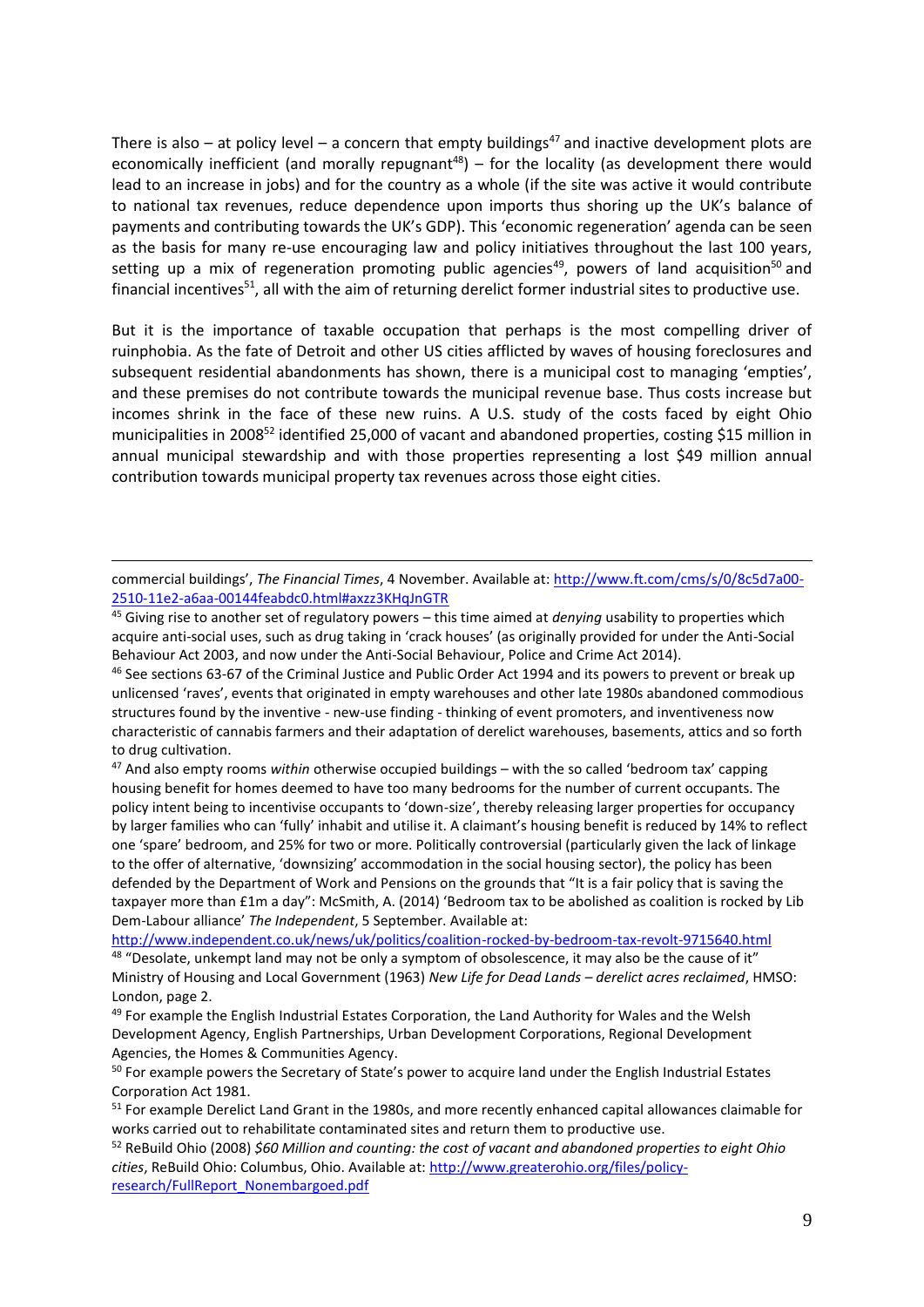In the UK, a significant portion of business taxation is actually levied upon business property<sup>53</sup>. This area of the tax system is far less visible to most of us than VAT (sales tax) or income tax. But, Business Rates represent the second largest outgoing (after labour costs) for many UK businesses<sup>54</sup>. As such, they are both a major cost to businesses, and also a major source of revenue for national government<sup>55</sup> (a portion of the Business Rates is channelled back to the local authority who administer their collection). This tax is levied upon the assessed value of the property, not upon its actual productivity. Until 2008 a tax relief applied to 'empty' commercial premises<sup>56</sup>, but during the 'boom' years of the early 2000s the then Labour government saw this relief as inefficient<sup>57</sup>, as encouraging empty buildings to be held back (land-banked) rather than being swiftly put to use, and prior to the 2007-2008 crash, there was indeed considerable demand for such accommodation. But by the time the withdrawal of the 'empty premises' relief came into effect in April 2008<sup>58</sup>, the crash had hit and many properties were falling vacant, with the prospect that they would remain empty and unwanted (through no intention or fault of their owner) for the foreseeable future. Pleas from the property industry led to a short postponement to this reform<sup>59</sup>, but thereafter Business Rates became payable upon empty commercial premises, with allowance for only short periods of relief to acknowledge short-term 'churn' related void periods<sup>60</sup>.

But this change to 'empty rates' law and policy, had an unexpected effect: because it was implemented into a now recessionary climate. Rather than motivating an increased pace of re-use and gainful occupancy, it actually spurred a sharp increase in the demolition of vacant factories and offices (Business Rates are payable upon buildings, but not vacant land)<sup>61</sup> and instances of intentional use-denying 'ruination'<sup>62</sup> (for this tax is only payable upon buildings that are presently capable of gainful occupation) via the removal of roofs, heating and electrical or other use-enabling services. The change of law and policy even spurred a range of faux 'uses' of ostensibly empty properties, such as a charity that rendered buildings 80% Business Rates exempt by 'occupying' them by siting small wi-fi transmitters at a property, which would transmit crime prevention messages to the immediate vicinity. 63

1

<sup>61</sup> See for example Thompson, J. (2008) 'Buildings destroyed after rate relief abolished', *The Independent*, 13 August. Available at[: http://www.independent.co.uk/news/business/news/buildings-destroyed-after-rate](http://www.independent.co.uk/news/business/news/buildings-destroyed-after-rate-relief-is-abolished-892966.html)[relief-is-abolished-892966.html](http://www.independent.co.uk/news/business/news/buildings-destroyed-after-rate-relief-is-abolished-892966.html)

<sup>53</sup> With National Insurance, Income Tax and VAT in aggregate accounting for 60% of UK national tax revenue, Business Rates may seem small at 4.4% but it is second only to Corporation Tax (7.4%) as a direct, nonconsumption related, business tax, source: Browne, J. & Roantree, B. (2012) *A Survey of the UK Tax System – IFS Briefing Note BN09*, Institute for Fiscal Studies: London. Available at[: http://www.ifs.org.uk/bns/bn09.pdf](http://www.ifs.org.uk/bns/bn09.pdf) <sup>54</sup> If the business occupies properties which it owns outright. If the business' premises are leased by them, then that rental cost is likely to be the second highest cost after labour, but with Business Rates a significant third

highest cost. Business Rates approximately equates to just under 50% of the assessed rentable (thus 'rateable') value of each property.

<sup>&</sup>lt;sup>55</sup> £26.2 Billion p.a. according to 2012-13 Treasury forecasts quoted in Browne & Roantree (2012: 5).

<sup>&</sup>lt;sup>56</sup> Empty offices and shops paid only 50% of the Business Rates liability (after an initial 3 months at 100% relief) and empty factories and warehouses got 100% exemption throughout their period of emptiness.

<sup>&</sup>lt;sup>57</sup> The coalition government estimated that the 'empty rates' reforms would increase the Treasury's Business Rates tax take by £950 million p.a.

<sup>58</sup> Introduced via the Rating (Empty Properties) Act 2007.

<sup>&</sup>lt;sup>59</sup> Between April 2009 and March 2011, the concession was applicable to empty property with a rateable value below £18,000 p.a.

 $60$  Thus commercial premises such as offices and shops now must pay Business Rates after three months of emptiness; whilst industrial premises (factories and warehouses) must pay it after six months of emptiness: see Regulation 4 of the Non-Domestic Rating (Unoccupied Property) (England) Regulations 2008.

<sup>&</sup>lt;sup>62</sup> Known in the property industry as "constructive vandalism".

<sup>63</sup> In *Public Safety Charitable Trust –v- Milton Keynes Council (and others)* [2013] EWHC 1237, the High Court eventually ruled that the transmission of these messages was insufficient to justify the operator's claim to exemption from 80% of Business Rates on the basis that the properties were being "wholly or mainly used for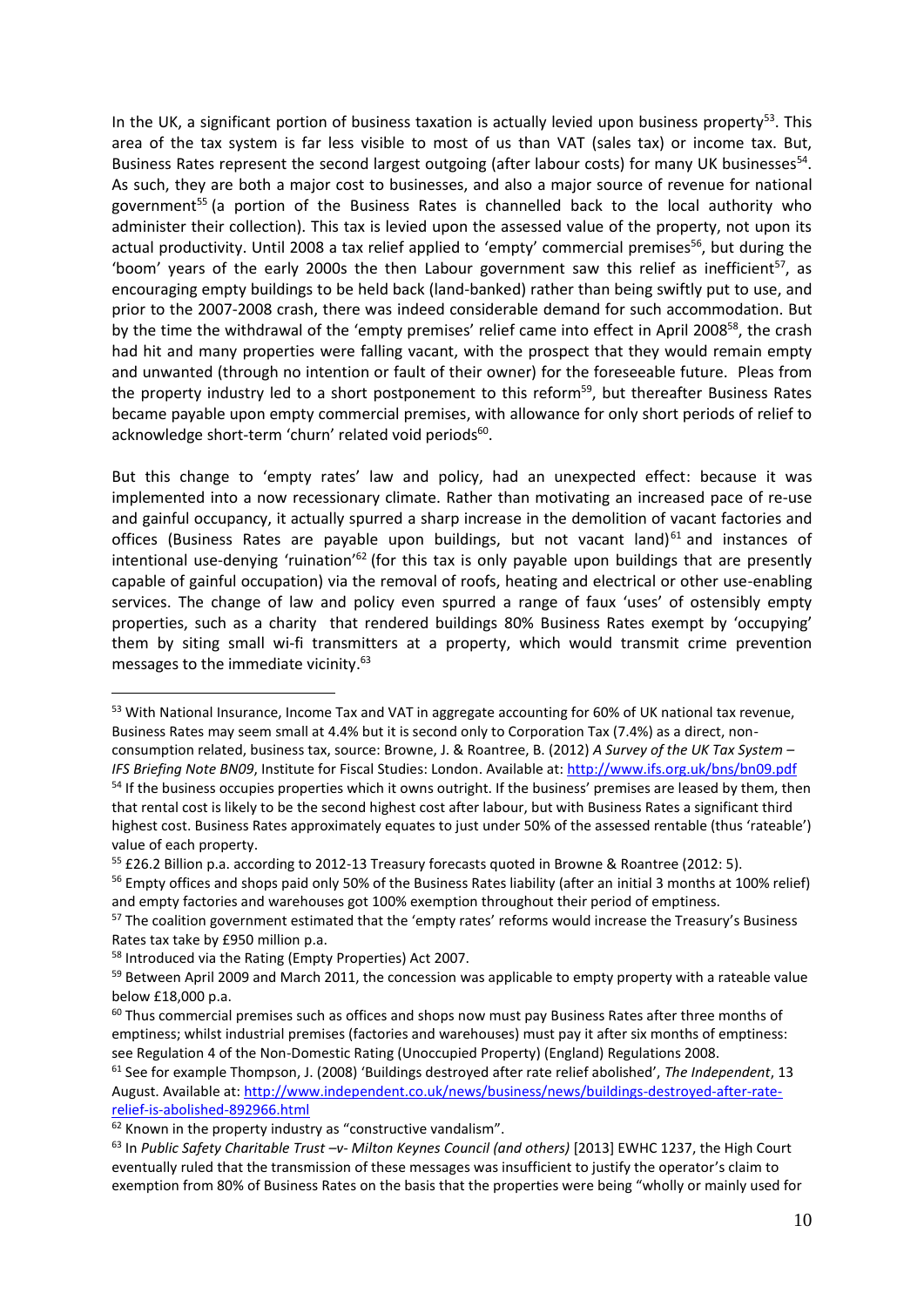Another tactic, that predates the 2008 law changes but which is even more important now, is encouraging the 'meanwhile' occupancy of dormant buildings by charities (as charities are exempt from Business Rates<sup>64</sup>). Thus the high street has filled with ever more charity shops, in the war against dereliction.

And it is not just the spectre of Business Rates that makes property owners fear their empties. Empty spaces generate no income, no contribution towards paying off lenders or shareholders, and insurance premiums are considerably greater for unoccupied properties<sup>65</sup>, or for properties that lack essential security and utility services. In short, empty commercial premises are becoming increasingly expensive to own, and there are powerful incentives to address their dereliction at an early stage, often by way of erasure of the building before ruination can take hold.

#### **iii) The ruin as wasted matter**

<u>.</u>

So, Government policy tends to echo a societal impression that derelict buildings are a waste of space – that the space that they (incompletely) occupy could, and should be used in some other way – or that the empty space within them should be brought into use via policy and law.

There is something similar at play regarding the matter comprising the ruin itself. This nagging feeling that a ruin is a waste of matter, is of long standing vintage. Historically derelict buildings were routinely recycled, their remaining elements appropriated as building materials to be incorporated in new buildings. Poggius Bracciolini surveying the desolation of Rome's Capitoline hill in 1430, found only remnant stones left there after centuries of opportunistic pillage, and remarked (giving a glimpse of both the Renaissance's new-fangled nostalgia for the Classical era, and of the age-old drive to put space to use) that:

"the forum of the Roman people, where they assembled to enact their laws and elect their magistrates, [is] now enclosed for the cultivation of pot-herbs, or thrown open for the reception of swine and buffaloes." 66

charitable purposes" under the 2008 Regulations, with Justice Sales at paragraph 34 of his judgment shedding light on the judicial use-assumption thus: "it is reasonable to infer that Parliament intended that the substantial mandatory exemption from rates for a charity in occupation of a building should depend upon the charity **actually making extensive use** of the premises for charitable purposes, […] **rather than leaving them mainly unused**" (emphasis added by the authors); however in another recent High Court case, *Sunderland City Council –v- Stirling Investment Properties LLP* [2013] EWHC 1413, the housing of one Bluetooth transmitter within an otherwise empty 1,500 square metre warehouse was held to be sufficient to constitute rateable occupation – and therefore if carried on for a six week period (a period set by Regulation 5 of the 2008 Regulations as the defining threshold for a substantive duration of use) and thereafter stopped, sufficient to create a further three months exemption from Business Rates due to the premises falling empty by the cessation of that short period of a notionally rateable use.

[http://www.telegraph.co.uk/finance/personalfinance/insurance/buildingsandcontent/9259888/Home](http://www.telegraph.co.uk/finance/personalfinance/insurance/buildingsandcontent/9259888/Home-owners-leave-properties-without-sufficient-insurance.html)[owners-leave-properties-without-sufficient-insurance.html](http://www.telegraph.co.uk/finance/personalfinance/insurance/buildingsandcontent/9259888/Home-owners-leave-properties-without-sufficient-insurance.html)

<sup>&</sup>lt;sup>64</sup> The mandatory exemption for qualifying charitable uses is 80%, with the potentiality for a discretionary 20% further relief from the local authority.

<sup>&</sup>lt;sup>65</sup> Often standard building insurance policies for residential or commercial properties become void if a property is left unoccupied for more than a few weeks, and specialist 'vacant property' insurance is needed instead, see for example 'Home owners leave properties without sufficient insurance', Gammell, K. (2012) *The Telegraph*, 12 May. Available at:

<sup>66</sup> Poggius Bracciolini, 1430 *De Varietate Fortunæ* quoted in Low D.M. (ed) ([1789] 1976) *Gibbon's The Decline and Fall of the Roman Empire*, Book Club Associates: London, page 889.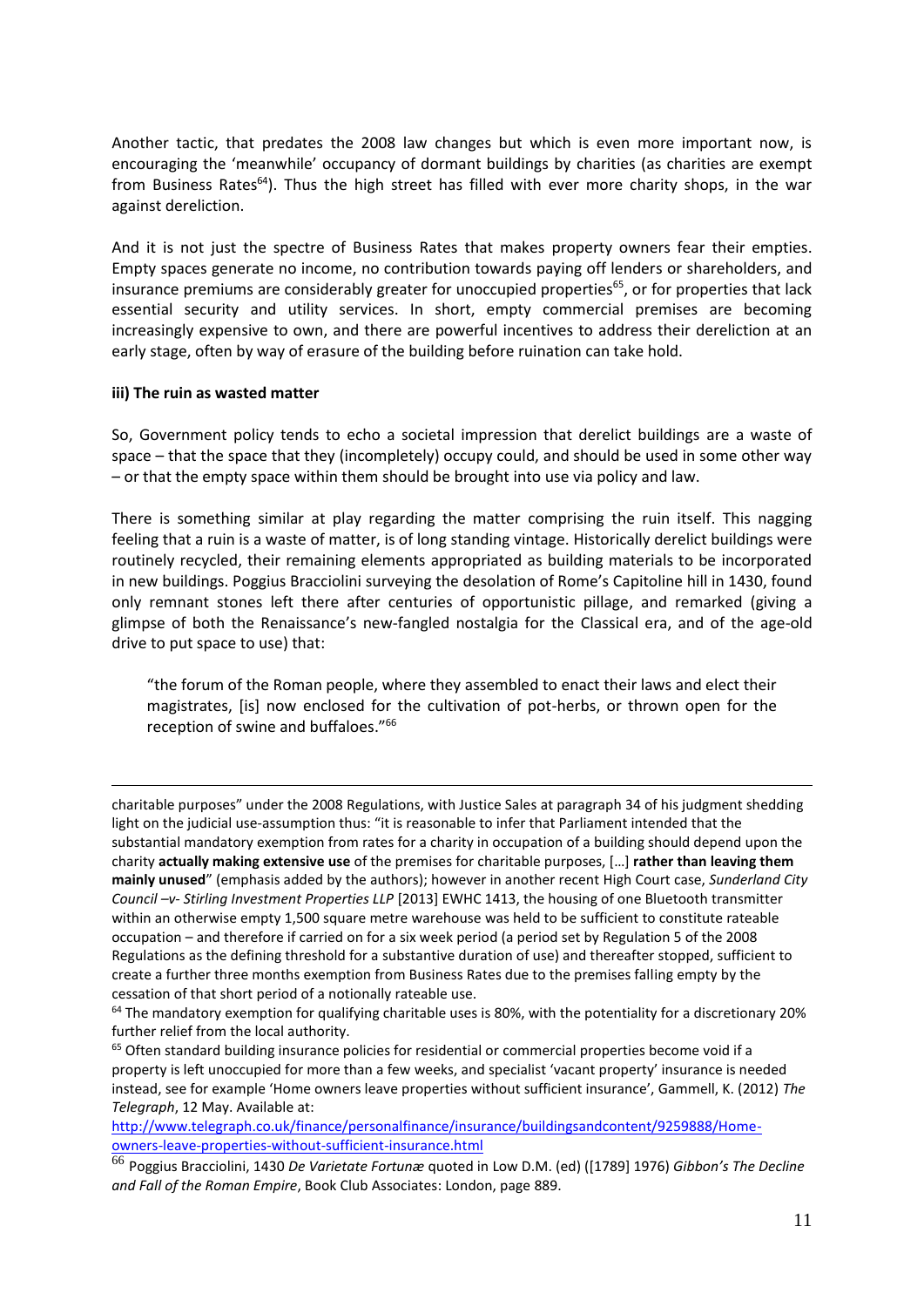The few remaining fragments of the imperial forum are now protected as a UNESCO designated World Heritage Site, curated as a de-cluttered space, the pragmatic appropriations of these ruins having been cleared away (except, that is, for the array of Medieval and Renaissance buildings – themselves UNESCO designated – that were built after Bracciolini's sojourn on the then derelict hillside, and which colonised much of the former ruinscape, in the centuries following his visit).

But to call this opportunistic physical utilisation of these ruins 'pillage' or 'desecration' is to place a modern judgment on what must have seemed an entirely innocent, and efficient engagement with local available – and portable – materiality, and the pragmatic appropriation of 'spare' space to use. Indeed, Roman buildings frequently incorporated *Spolia*, building materials – even recognisable structural or decorative elements – taken from the remains of earlier buildings. Once we start to look, we see such appropriations – the onward lives of ruin-fragments – more widely distributed than we might expect, such as salvaged ships timbers now repurposed as the joists of now quaint tumble-down ancient pubs.

These instances of matter from different eras becoming enmeshed in strange (but ubiquitous) timestraddling assemblages has recently been helpfully theorised by Nadia Bartolini<sup>67</sup> (2013), as a human-driven 'brecciation' that disrupts our too-neat ideas of historical and lithographical sequencing. We thus actually see buildings moving across time, shedding elements, receiving others, eventually declining and being reduced to their constituent matter: a pile of disassembling building elements. And at this point of eventual demolition we find this focus upon matter-utility reasserting itself, for in the pro-recycling culture of the last 30 years we have seen increasing focus upon the reuse potential of construction materials: the imposition of taxes upon the winning of virgin aggregate<sup>68</sup>, taxes imposed upon the costs of landfilling wastes<sup>69</sup> (including demolition wastes) rather than reusing them; and the requirements of the Site Waste Management Plan Regulations 2008<sup>70</sup> which required waste minimisation in building, refurbishment and demolition projects.

There is something quite eternal about this re-embrace of 'urban mining' – a (re)emergence of a purposeful de-constructive gaze, widespread prior to the Twentieth century, in which old buildings would be purchased as source of the building materials from which the 'new' would – phoenix-like – rise, in a quiet flurry of architectural salvage, a new stately pile then rising from the ruin's heap. Thus the materials – rather than the buildings per se – became the permanent fixtures, their sequence of constitutive forms being the more temporary aspect.

We see an echo of this de-constructive gaze in the recent metal theft crime wave<sup>71</sup>, in which the built environment is read opportunistically, indeed elementally. Metals are traced, and pilfered from the – often still live – body of the building, taken for their scrap value and in the act of ripping out small lengths of gas or water pipe, wiring or roof flashing letting in prematurely the natural elements, unleashing their ruination upon the fabric of the wounded building. Some talk of this pillage as akin to the Barbarians' sacking of Rome towards the end of the Roman Empire, the victors stripping lead, gold and copper from the roofs of the conquered city. But perhaps what is odd (and yet timeless) in

 $67$  Bartolini, N. (2013) 'Rome's pasts and the creation of new urban spaces: brecciation, matter and the play of surfaces and depths', *Environment and Planning D: Society and Space*, **31**, 1041-1061.

<sup>&</sup>lt;sup>68</sup> See the Finance Act 2001, Section 16 and the Aggregates Levy (General) Regulations 2002.

<sup>&</sup>lt;sup>69</sup> See the Landfill Tax Regulations 1996 and the Finance Acts, and note the exemptions there aimed at encouraging land reclamation and other use-enabling activities.

 $70$  Repealed in 2013 as part of the Coalition Government's 'Red Tape Challenge' de-regulation drive, but the segregation of site wastes and a parasitic economy of recyclers formed by the 2008 Regulations now endures as common/best trade practice.

 $71$  See Bennett, L. (2008) 'Assets under attack: metal theft, the built environment and the dark side of the global recycling market', *Environmental Law & Management,* **20**, 176-183.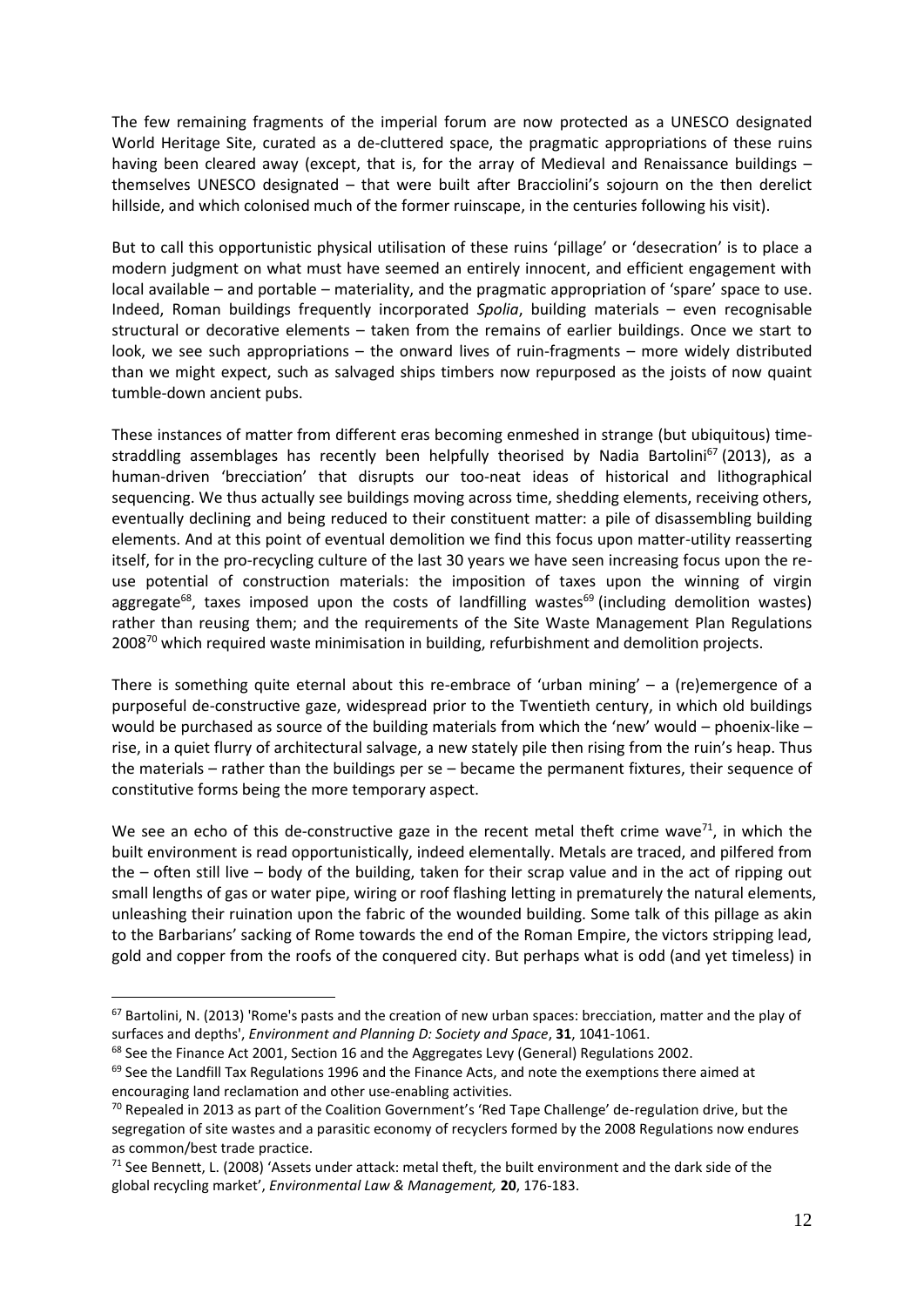that sacking, is the methodical manner in which it was planned (its scope bounded by the parameters of a Papal Bull specifying what could – and could not – be extracted as the spoils of war). Where there's money there's method. The city is constantly made and remade, via the intersection of individual and group ideas of utility and beauty, the dominant criteria for both finding expression in the dry heart of urban law and policy (if we care to look for it).

#### **Transience, Permanence or Entropy?**

1

Urban development is about how places, their buildings and their uses change over time. All things change, all things fall apart and all law and policy can do is try to affect the speed at which this occurs. Tim Edensor<sup>72</sup> has (drawing on the work of Tim Ingold<sup>73</sup>) sought to construct a definition of ruination that embraces such processualism. For Edensor ruination is what happens when the necessary processes of care that hold a building together are withdrawn. As Stephen Cairns and Jane M. Jacobs have recently shown, time is always running out for a building<sup>74</sup>.

From a processualist perspective nothing can be fully stabilised or preserved and buildings are merely an impression of stability consequent upon the 'snap-shot' effect of a single observation of the swirl of matter, energies and ideas that comprise a building *across time*. Edensor restricts his argument to the finitude of the building itself, but an equivalent entropy can be ascribed to any set of *uses* of a building, because patterns of uses are dependent upon patterns of people and societies, businesses and associations which all change over time and ultimately fall apart, because of the mortality of their members, their fragile interconnections and contingent dependencies. Thus both the health of a building, and the health of its protagonists, frame any use, holding it in place only so long as it can resist the forces that will ultimately pull it apart.

The expected life of an 'average' commercial office block may be as low as 25 years, with the anticipation that it will need to be demolished and rebuilt (or at least extensively refurbished) thereafter to keep up with market expectations. Funding costs for its construction will be amortised over no longer than this projected 'commercial' lifespan. Any profit from the building beyond 25 years will thus be a bonus: but remember that holding property is not cost free even if all financing costs secured upon it have been discharged.

There are investors who specialise in buying up casualty (or 'investment') properties – places that have already reached obsolescence. We have already seen that the stakes have been raised more highly against them – both in dwellings ('empty homes' initiatives) and commercial premises ('empty rates'). Such 'casualty' investors try to leave their properties 'as is', minimising expenditure upon them, and hoping for a turn of good fortune (an upturn in the local market conditions, or maybe a re-zoning or an adjacent development scheme) that will suddenly make their derelict building a lucrative asset, to be sold at a tidy profit. But holding such property (unless demolished) will be expensive, mitigated only if the building has 'listed'<sup>75</sup> status (because Business Rates are then not payable upon it) 76 .

<sup>&</sup>lt;sup>72</sup> Edensor, T. (2011) 'Entangled agencies, material networks and repair in a building assemblage: the mutable stone of St Ann's Church, Manchester', *Transactions of the Institute of British Geographers*, **36**(2), 238-252.

<sup>73</sup> For example, Ingold, T. (2004) 'Buildings' in Harrison, S., Pile, S. and Thrift, N. eds *Patterned Ground: entanglements of nature and culture*, Reaktion: London, 238–40.

<sup>74</sup> Cairns, S. & Jacobs, J.M. (2014) *Buildings Must Die: A perverse view of architecture*, MIT Press: Cambridge, MA.

 $75$  A system of control, whereby the carrying out of works requires prior authorisation by the local planning authority if the building has been designated as 'Listed' on account of its special architectural or historic interest.

 $76$  Although there are general powers available to local authorities under the Building Act 1984 empowering them to require works to dangerous buildings, they are steered by the Planning (Listed Buildings and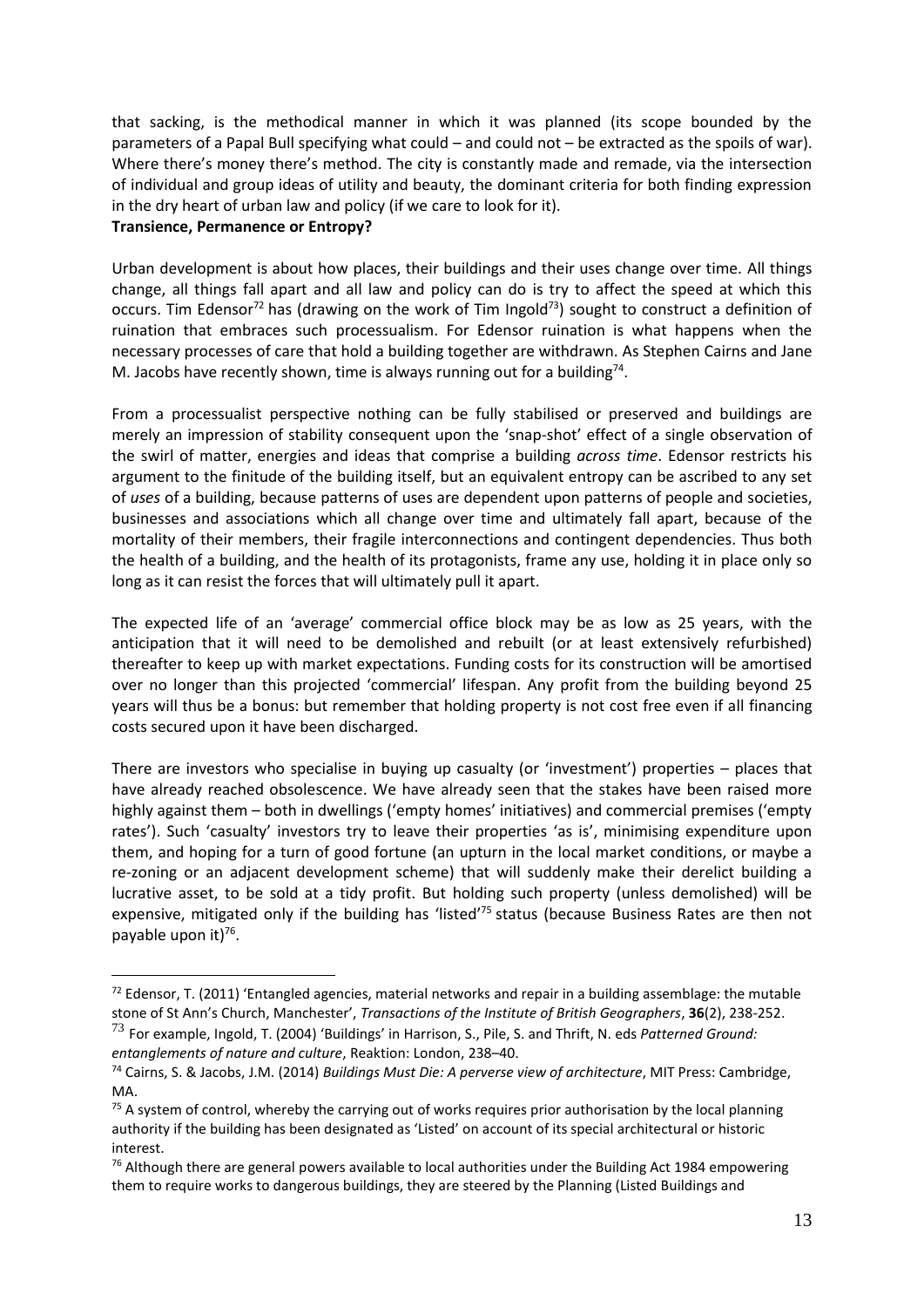Empty buildings are a liability – both in terms of Business Rates, security, insurance and maintenance costs, and also as a potential source of occupiers' liability should anyone – whether lawful visitor or trespasser  $-$  be harmed there by the declining state of the premises<sup>77</sup>. Thus whilst the market assumes a decline towards obsolescence, the law assumes care and stewardship throughout. A currently worthless, and landbanked, building cannot truly be left entirely 'unattended', no matter how much the owner might wish to do so. Like animals, property has to be shepherded, lest it otherwise come to harm, or cause harm.

#### **Is ruinphobia forcing empties back to work, or are law's tools blunt?**

"When important properties in the middle of high streets are empty it pulls down the attractiveness and desirability of the street. The problems associated with empty properties are considerable. They attract vandalism and increase insecurity and fear. And this all reduces the value of surrounding businesses and homes. So the decision to leave a property empty is not just a private matter for the landlord. It affects us all. Innovative solutions could add value to not just the individual properties but to the surrounding area."<sup>78</sup>

This quote is from Mary Portas' 2011 report into the ailing health of our high streets, it typifies the embedded assumptions of ruinphobia and its fetish of occupation and utilisation. Portas notes that 15,000 town centre stores closed between 2000 and 2009, with one in six shops now empty. Many of these empties are the victims of structural change, town centre based retail spending fell 7% between 2000 and 2011, with further decline forecast thereafter. These places are unlikely to ever be resurrected as shops<sup>79</sup>. Portas' words embody the assumptions – and fear – of the knock on effects of emptiness, under-utilisation and unresisted ruination on 'the high street'. Portas also invokes an array of familiar sounding policy reflexes: including disincentivising landlords from leaving retail units empty; introducing new powers to create 'Empty Shop Management Orders'; and calling for local authorities to take over sites were necessary. Portas' is thus a familiar call for a war on 'empties' and their ruinous effects.<sup>80</sup>

But this paper has shown how even the best (pro-utilisation) intentions of urban law and policy can have unintended consequences - whether in increased demolitions, 'constructive vandalism'<sup>81</sup> or token occupancy (and/or the onward march of the charity shop). There are clear limits to what the regulatory 'stick' can bring about – it can define what is not allowed, but it cannot directly procure that which is desired. We remain in an era of 'weak' planning, an era that can nudge – but not direct – owners towards utilisation of their properties.

Conservation Areas) Act 1990 towards compulsory acquisition of the listed building being the main threat if they are not satisfied with the way in which its owner is managing it. This – given local authority financial constraints in practice may deter many local authorities from enforcement action against empty listed buildings.

<sup>77</sup> Occupiers' Liability Acts 1954 (protecting lawful visitors) and 1984 (protecting trespassers).

<sup>78</sup> Portas, M. (2011) *The Portas Review: An Independent Review into the Future of Our High Streets*, page 35. Available at:

[https://www.gov.uk/government/uploads/system/uploads/attachment\\_data/file/6292/2081646.pdf](https://www.gov.uk/government/uploads/system/uploads/attachment_data/file/6292/2081646.pdf)

 $79$  More recent comments from Planning Minister Nick Boles' (October 2013) suggest that the coalition government may now be resigned to the need for repurposing the high street's empties, rather than saving these retail cores: [http://www.telegraph.co.uk/news/uknews/10221373/The-traditional-high-street-is-dead](http://www.telegraph.co.uk/news/uknews/10221373/The-traditional-high-street-is-dead-says-minister-as-he-suggests-shops-could-become-homes.html)[says-minister-as-he-suggests-shops-could-become-homes.html](http://www.telegraph.co.uk/news/uknews/10221373/The-traditional-high-street-is-dead-says-minister-as-he-suggests-shops-could-become-homes.html)

<sup>80</sup> Conversely, for some retail 'ruin porn' see: [www.deadmalls.com.](http://www.deadmalls.com/)

<sup>81</sup> By an owner, in order to render the property uninhabitable and therefore exempt from Council Tax or Business Rates.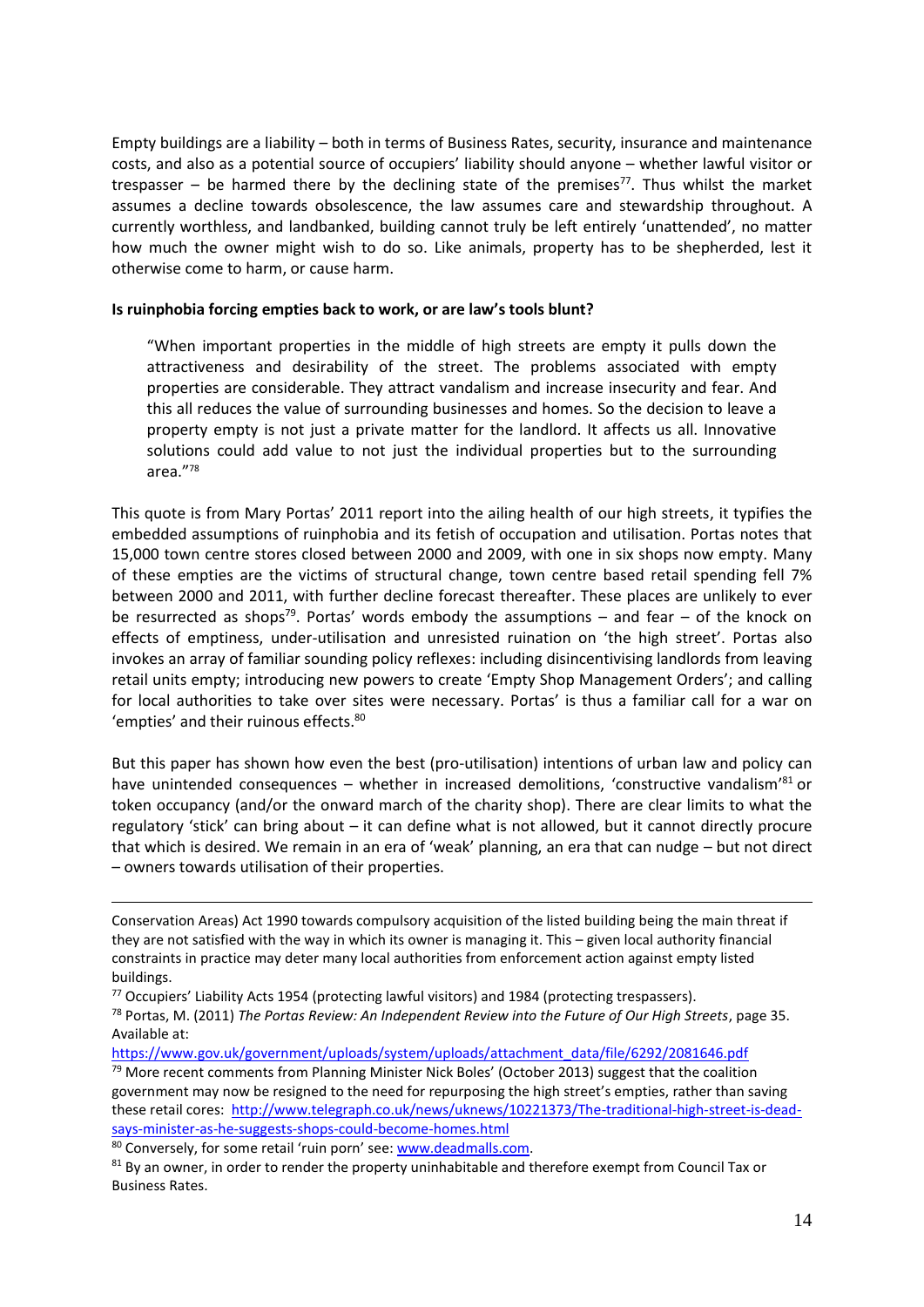Much of the foregoing has focussed upon the regulatory dimension – but it has also given a glimpse of fiscal pressures and consequences. There is another area of law that we can productively consider – as it also embodies an assumption about the desirability of law and policy encouraging the continuation of a property's use, and the struggle of law and policy to keep pace with occupiers' evolving views of transience and permanence. In looking at this issue – rights of business lease renewal - we are able to glimpse the tension between law and policy's slow adjustment to a more rapidly changing market tastes regarding transience and permanence.

In 1954, Parliament enacted the Landlord & Tenant Act – an act that included a range of security of tenure rights for both residential and commercial tenants. In the 1950s, most businesses were owner-occupied, passed down between successive generations and based upon local points of presence, around which customer loyalty cohered. At the time, shopping centres and industrial estates were being built, rising from the rubble of post war reconstruction. The rise of these consolidated business premises (and the institutional investor (principally pension funds) enabling such high cost/long term schemes) were altering the geography and power-balance of urban centres. Against this background it was felt by the Government that statutory protection was needed for commercial tenants. The protection that was granted was the right of automatic renewal of commercial leases at the end of their stated contractual duration, unless the landlord had a qualifying reason that justified him refusing renewal. The assumption of the Act, was that through successive renewals businesses would remain trading at their present bases indefinitely.

However, circumstances changed. In the late 1960s the property industry successfully lobbied for freedom to 'contract-out' of the renewal rights that the Act would otherwise automatically confer upon the parties. That contracting-out process initially entailed application for a court order to approve the waiver of the tenant's renewal rights, but in 2004, in recognition of the increased volume of contracting out, the rules were further revised<sup>82</sup>, allowing the parties to contract-out without any court involvement. The rising popularity of contracting out reflected the shrinking average length of commercial leases. The standard 'institutional' letting of a building or suite for the full 25 year period of its anticipated life gave way to ever shorter leases, principally driven by a desire for flexibility by occupiers. Few tenants now wanted to be anywhere indefinitely. This tenantdriven journey towards ever shorter leases marks a seismic shift in the way that property is viewed by occupiers, with the British Property Federation noting (in 2004<sup>83</sup>) that whilst 90% of leases (by aggregated value) were let on 20 or 25 year terms in 1990, by 2002 that proportion had dropped to less than 25%, with the average lease length around 6.8 years. More recent data  $84$  suggests that this trend has continued across the last 10 years, with more than 50% of new leases granted in 2012 being between 1 and 5 years in length<sup>85</sup>, and with fewer than 6% of new leases over 10 years duration or more. The average length of leases in 2013 was 5.8 years. Thus, tenants are no longer seeking the comfort of a stable, enduring (and near 'permanent') base. And yet the 1954 Act provisions, remains in place conferring lease renewal rights upon tenants as an embodiment of a sixty year old reading of the temporalities of business occupancy.

#### *Temporary is the new permanent***: law and policy's temporalities and the struggle to catch up**

<sup>&</sup>lt;sup>82</sup> By the Regulatory Reform (Business Tenancies) (England & Wales) Order 2003.

<sup>83</sup> British Property Federation (2004) *Response to ODPM's Consultative Paper on Commercial Property Leases and Upward Only Rent Review Clauses*, BPF: London.

<sup>84</sup> IPD, BPF & Strutt & Parker (2013) *IPD Lease Events Report 2013*, IPD: London

<sup>&</sup>lt;sup>85</sup> Without weighting by value this percentage (50%) would actually be 80%, indicating that by simple frequency, few tenants are taking new leases that show long-term commitment.